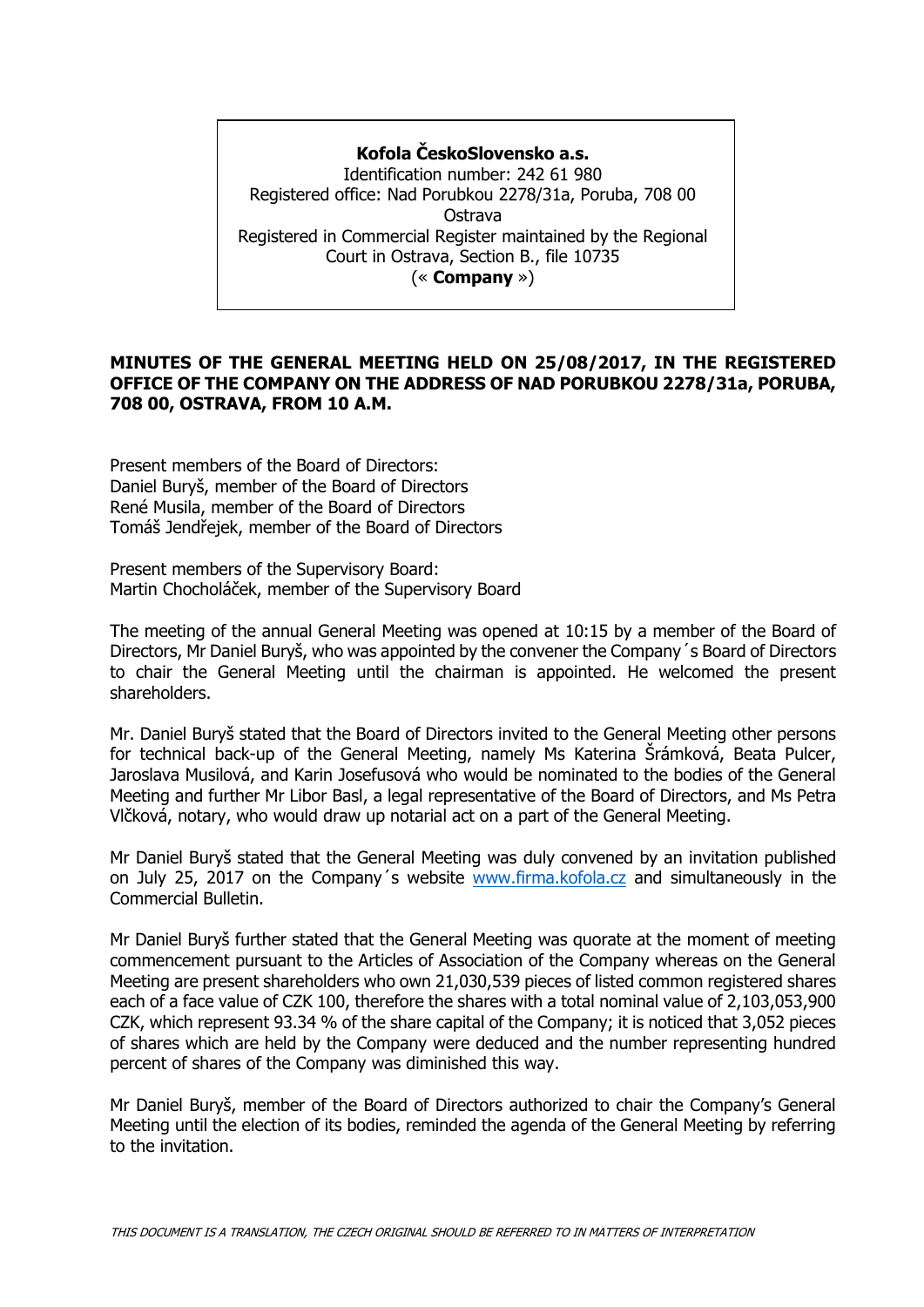Further Mr Daniel Buryš informed the present shareholders of voting procedures at the General Meeting by voting ballots. The shareholders were simultaneously authorised to cast their votes by correspondence, as they were properly instructed in the General Meeting's invitation. Mr Daniel Buryš stated that one of the Company's shareholders actually used option pursuant to the previous sentence. It is assumed that the shareholder voting by correspondence is present at the General Meeting only for the purpose of voting on those points of the program to which he cast his votes by correspondence.

Then a query who from the Board of Directors as well as from the Supervisory Board had been presented was raised by one of the shareholders - Ing. Dobranský, mentioning that members of the bodies of the Company were according to the law supposed to attend the General Meeting. To this query Mr. Burys stated that Mr Daniel Buryš, Mr René Musila and Mr Tomas Jendřejek were present as members of the Board of Directors, and a member of the Supervisory Board Mr Martin Chocholáček was present.

Further it was stated that for the purpose of voting on resolutions about organization of the General Meeting, a shareholder owning and holding 135,574 shares, who had voted by correspondence was considered as absent at the General Meeting for voting resolution under the Point 1. The General Meeting is quorate, whereas for the purpose of voting on resolutions under the Point 1 were present shareholders owning and disposing 20,894,965 pieces of listed common registered shares, each of a face value of CZK 100, therefore shares of total face value of 2,098,496,500 CZK, which represent 93.73 % of the share capital of the Company reduced by 3,052 pieces of shares held by the Company.

Afterwards, the General Meeting moved to the voting on bodies of the General Meeting under the Point 1.

Further Mr Daniel Buryš presented a proposal of the Board of Directors for a composition of the General Meeting's bodies: Chairman of the General Meeting: Kateřina Šrámková Minute taker: Beata Pulcer Minute verifier: Jaroslava Musilová Scrutiniser(s): Karin Josefusová.

No queries were raised by the present shareholders as to this point of the General Meeting's agenda, and Mr Daniel Buryš therefore invited the General Meeting to vote on the following proposal:

### **RESOLUTION No. 1:**

**"The General Meeting elects Ms Kateřina Šrámková as a Chairman of the General Meeting, Ms Beata Pulcer as a minutes' taker, Ms Jaroslava Musilová as a minutes' verifier, and Ms Karin Josefusova as a scrutiniser."**

A majority of votes of the present shareholders is required to adopt a decision on election of the bodies of the General Meeting.

**After the completion of voting and the counting of votes, Mr. Daniel Buryš stated that the General Meeting approved the resolution by 20,795,010 votes, i.e. 99.52 % of votes of all present shareholders (93.28 % of all votes taking into account the shares held by the Company). Against this resolution voted 20 votes and 99,935 votes abstained from voting.**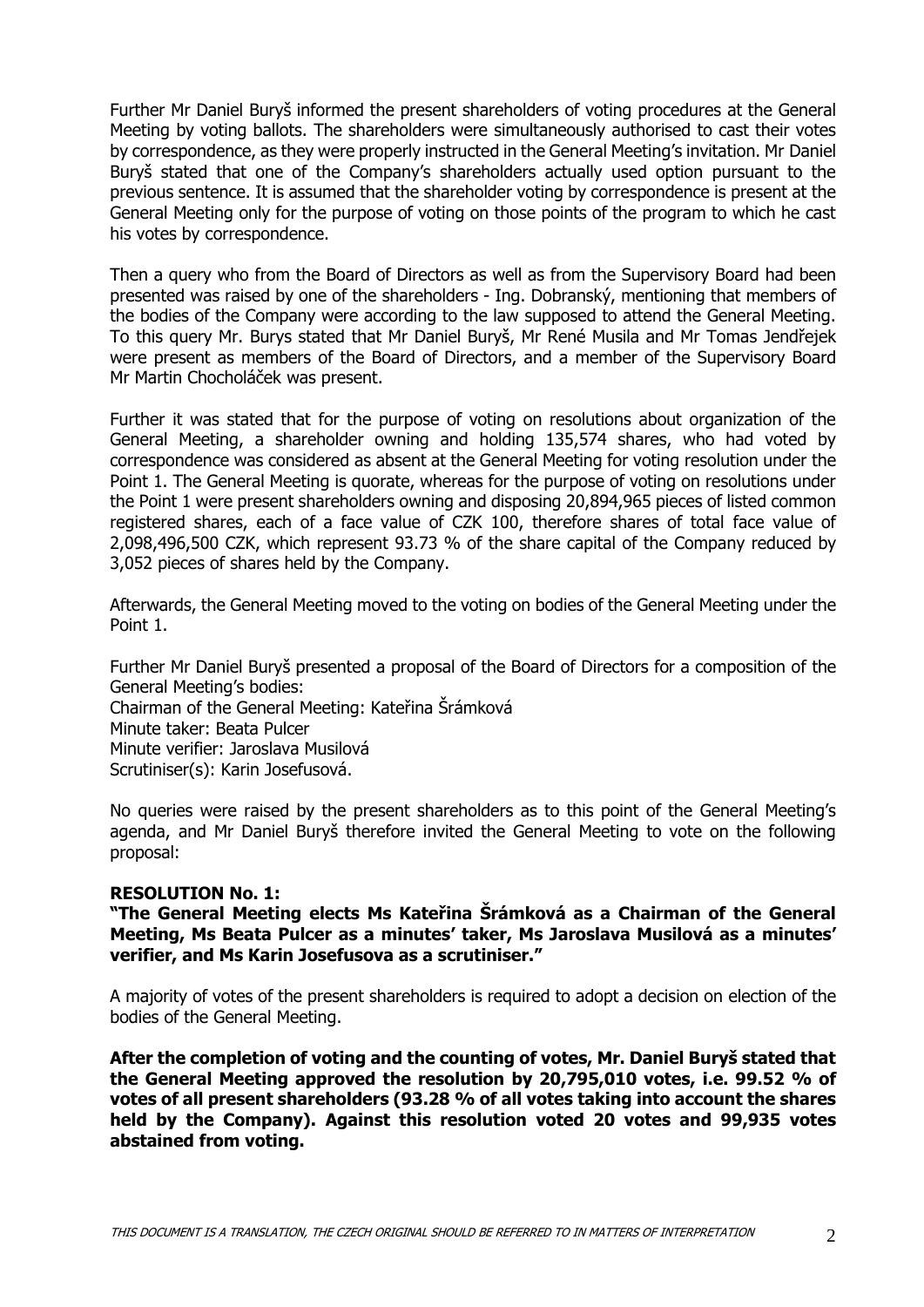Afterwards Mr Daniel Buryš stated that the bodies of the General meeting were elected and invited the Chairman-elect of the General Meeting to take its office.

Elected Chairman of the General Meeting, Ms Kateřina Šrámková, welcomed the present shareholders.

Further she invited the General Meeting to vote by ballots the General Meeting's Rules of Procedure and Voting Rules that were published on the Company´s website [www.firma.kofola.cz.](http://www.firma.kofola.cz/) No queries were raised by the present shareholders as to this proposal.

The Chairman of the General Meetings invited the General Meeting to vote on the following proposal:

### **RESOLUTION No. 2:**

"**The General Meeting approves the Rules of Procedure and the Voting Rules of the General Meeting of the Company Kofola ČeskoSlovensko a.s. as presented by the Board of Directors of the Company."**

A majority of votes of the present shareholders is required to adopt a decision on approval of this resolution.

**After the completion of voting and the counting of votes, the Chairman of the General Meeting stated that the General Meeting approved the resolution by 20,795,000 votes, i.e. 99.52 % of votes of all present shareholders (93.28 % of all votes taking into account the shares held by the Company and by which is not possible to exercise the right to vote). Nobody voted against and 99,965 votes abstained from voting.** 

Furthermore, the Chairman of the General Meeting invited the present shareholders to give their consent to the sound recording of the General Meeting for the purpose of drawing up minutes of the General Meeting.

Mr Šenk, one of the present shareholders, made a complementary proposal to the already presented proposal asking the General Meeting to give its consent also to the sound recording of the General Meeting by shareholders. The Chairman stated that voting on the proposal would follow the voting on resolution related to proposal of the Board of Directors on approval of the sound recording by the Company.

The Chairman of the General Meetings invited the General Meeting to vote on the following proposal:

#### **RESOLUTION No. 3:**

**"The General Meeting approves sound recording of the General Meeting by the Company."** 

The Chairman of the General Meeting stated that a majority of votes of the present shareholders is required to adopt this resolution.

**After the completion of voting and the counting of votes, the Chairman of the General Meeting stated that the General Meeting approved the resolution by 20,795,000 votes, i.e. 99.52 % of votes of all present shareholders (93.28 % of all votes taking into account the shares held by the Company and by which is not possible to exercise the right to vote). 20 votes voted against and 99,945 votes abstained from voting.**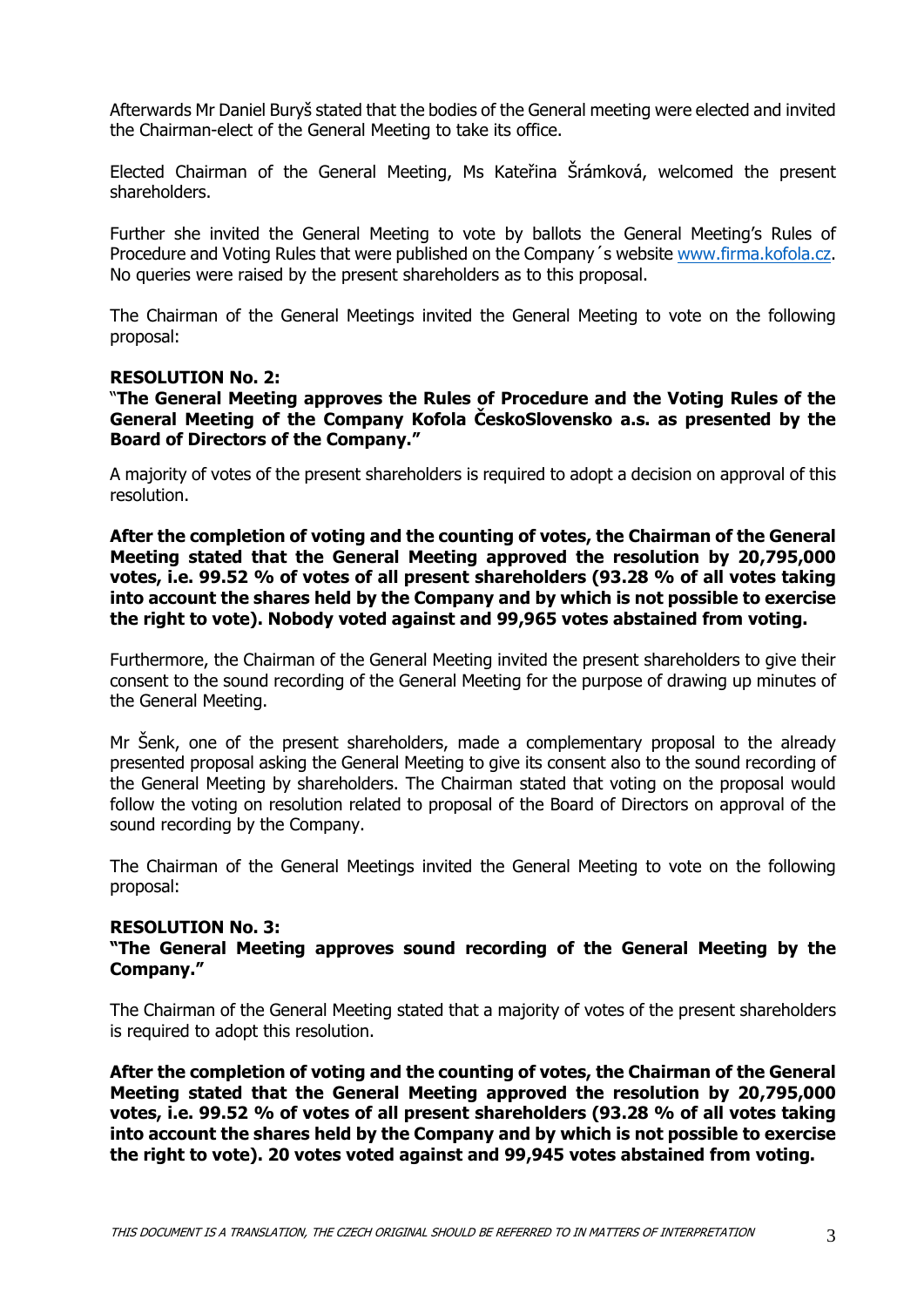The Chairman of the General Meeting stated that the resolution was adopted.

Further the Chairman of the General Meeting invited the General Meeting to vote on shareholder´s following proposal:

# **RESOLUTION No. 4:**

**"The General Meeting approves sound recording of the General Meeting by the Company shareholders."**

A majority of votes of the present shareholders is required to adopt a decision on approval of this resolution.

**After the completion of voting and the counting of votes, the Chairman of the General Meeting stated that for adoption of this resolution were 99,965 votes, i.e. 0.48 % of votes of all present shareholders (0.45 % of all votes taking into account the shares held by the Company and by which is not possible to exercise the right to vote). 20,795,000 votes voted against, nobody abstained from voting. The resolution was not adopted.** 

**Further the shareholder – Karlovarské minerální vody a.s. raised an objection against the voting of majority shareholders due to fact that the voting disadvantages minority shareholders. Due to the fact that the majority shareholders voted against a sound record of the General Meeting by the shareholders, harmed rights of minority shareholders. The shareholder requested to include its objection to the minutes of the General Meeting. The shareholder – Michal Šenk joined to the raised objection.** 

Afterwards, the discussion under the Point 1 was ended.

### **Point 2: Approval of the Facility Agreement and Financial Documents**

Further, the General Meeting moved onto the Point 2 of the agenda.

The Chairman of the General Meeting declared that the shareholder, owning 135,574 votes, who had voted by correspondence, delivered voting ballot under the Point 2 of the agenda of the General Meeting. The General Meeting was quorate whereas on the General Meeting were present shareholders who own 21,030,539 pieces of listed common registered shares each of a face value of CZK 100, therefore the shares with a total face value of 2,103,053,900 CZK, which represent 93.34 % of the share capital of the Company; it is noticed that 3,052 pieces of shares which are held by the Company were deduced and the number representing hundred percent of shares of the Company was diminished this way.

Under this Point, the Chairman of the General Meeting gave the floor to the member of the Board of Directors of the Company, Mr Daniel Buryš, to present the Board of Directors´ proposal on approval of the Facility Agreement and Financial Documents, eventually with its explanation.

First, Mr Daniel Buryš presented the explanation of the proposal on approval of the Facility Agreement and Financial Documents to the General Meeting.

He explicitly stated that the reason for execution of the Facility Agreement and related Financial Documents was a consolidation of group financing to ensure strategic development of the Company, taking advantage of the favourable conditions of financial market and reduction of total financial costs. The purpose of the loan is the following:

• Refinancing of current loans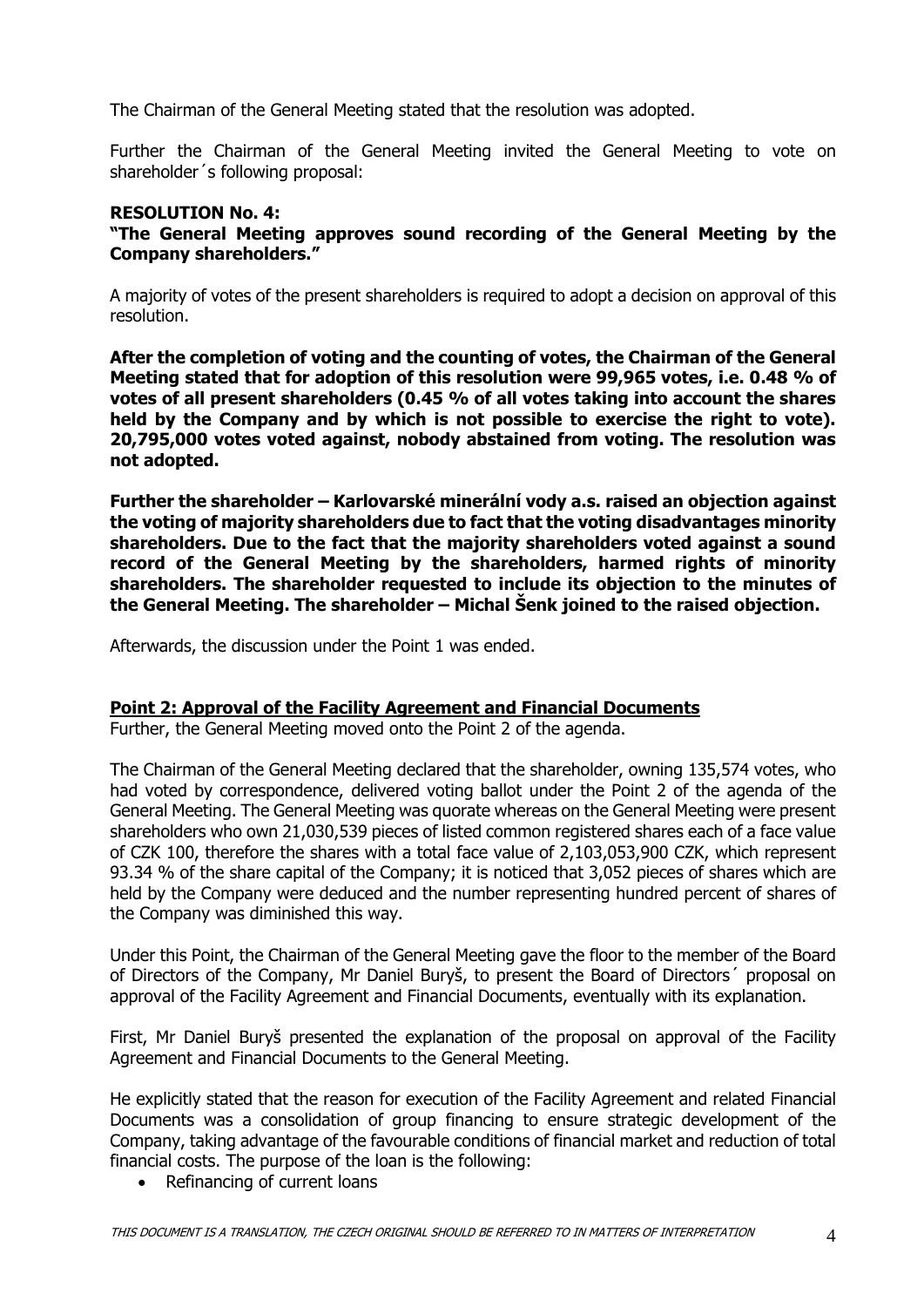- Financing CAPEX 2016, 2017, 2018
- Financing UGO
- Financing of M&A Studenac, brands Badel, Premium Rosa, Titbit
- Bonds refinancing (2018).

On the basis of the Facility Agreement the interest rate of operating loans shall be decreased by 0.35 percentage points and of the investment loans by 0.45 percentage points. The operating loans are payable within 5 years and the investment loans within 7 years. The agency fee amounts to 0.28 %. The Board of Directors considered these negotiated conditions as being favourable for the Company and total indebtedness of the Company after drawing of the approved Facility Agreement would not exceed standard level of net debt/EBITDA ratio, and, according to the opinion of the Board of Directors, the volume of credit exposure of the Company is adequate. The need for approval of the Facility Agreement does not result neither from the law nor from the Articles of Association, but it comes from the bank´s standards. Among other conditions, banks require an approval of the General Meeting before the loan is drawn.

Within its summary explanation, the Board of Directors published a list of approved documents on its website on Wednesday August 23, 2017. The Board of Directors also informed the present shareholders that copies and proposals of documents approved under proposal of the Board of Directors under this Point of the agenda of the General Meeting, were available for consultation in the information centre. These are the following documents:

- Facility agreement up to 4,261,000,000 CZK concluded on August 3, 2017 between the company Kofola Československo, Československá obchodní banka and Česká spořitelna whereas in this agreement are blackened information which are confidentially
- related Arrangement fee agreement
- related Agency fees agreement with blackened information which are confidentially
- bank guarantee facility contract
- blank bill and related agreement to fill blank bill
- agreement creating a pledge on every shared owned by the company Kofola CZ
- agreement creating a pledge on every shared owned by the company Kofola SK
- agreement creating a pledge on every shared owned by the company HOOP
- agreement creating a pledge on every shared owned by the company RADENSKA
- agreement creating a pledge on share of company UGO trade
- agreement creating a pledge on the bank accounts of the Company
- agreement creating a pledge on the insurance agreements of the Company
- agreement on probation of encumber of all company's marks

Afterwards, Mr Daniel Buryš suggested interrupting the General Meeting so that the present shareholders might consult these documents.

Further the member of the Board of Directors, Mr Daniel Buryš, stated that the complete text of the proposal of the Board of Directors appears in the Invitation to the General Meeting whereas he presented the proposal, indicating its significant conditions as follows:

"In connection with the Facility agreement up to 4,261,000,000 CZK to be entered, inter alia, by and between the company Kofola a.s., a joint stock company, with its registered seat, hereinafter as the Kofola CZ and Kofola a.s., a Slovak company and Česká spořitelna, and Československá obchodní banka and Kofola Československo (the member of the Directors apologized for not to reading all address and ID No.) the Board of Directors propose on:

a) approval of the terms of, and the transactions contemplated by the Financial Documents (as defined in the Facility agreement) to which the company is or shall be a party and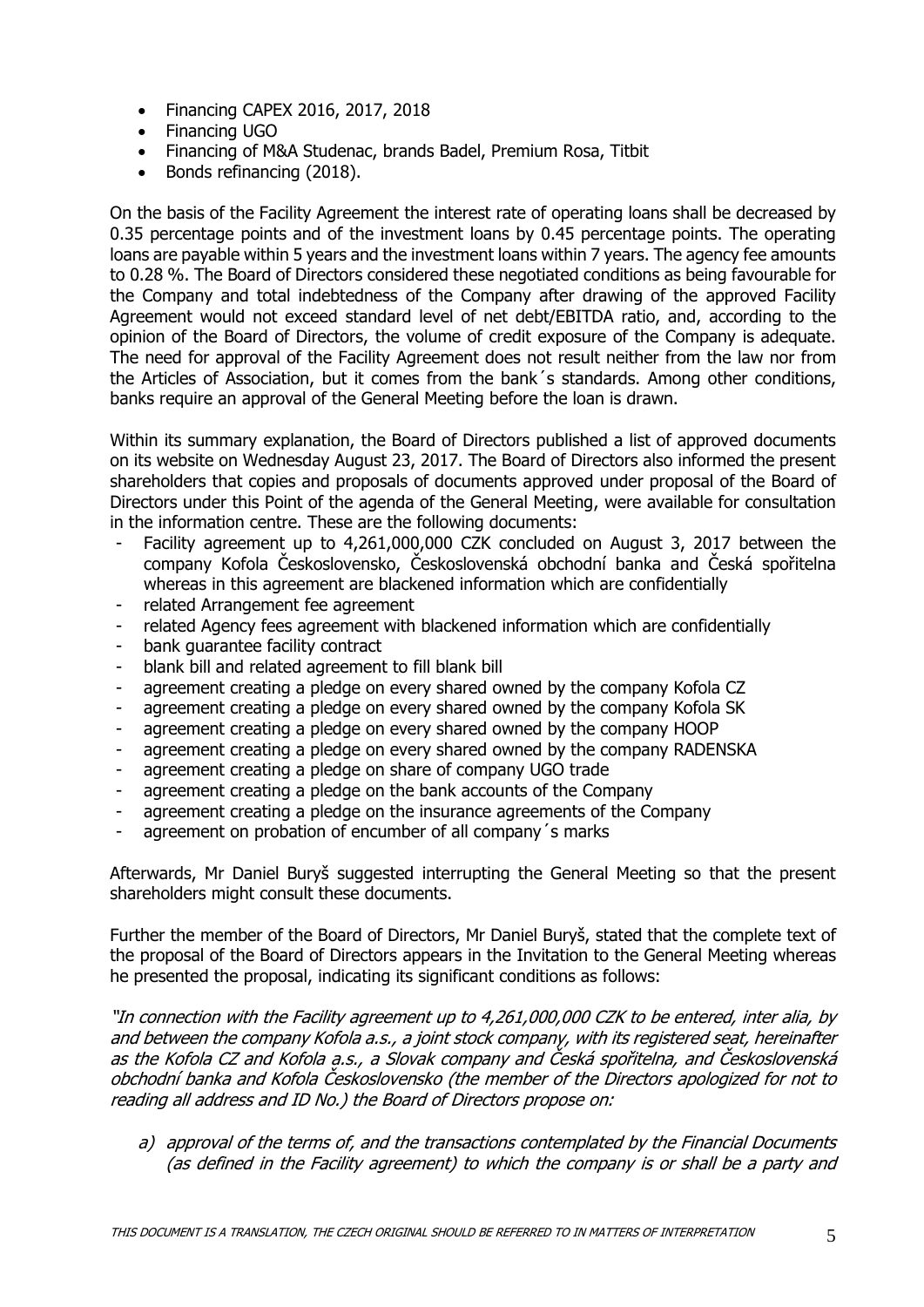decides that the company shall sign, deliver and perform the Financial Documents (as defined in the Facility agreement) to which the company is or shall be a party, in particular:

(further, instead of reading list of documents, it was referred to proposal of this resolution, therefore the full text of the proposal of resolution will be read and then voting on this resolution would follow – i.e. all documents that are requested to be approved)

- b) approval of creation of pledges and other securities over the assets of the company under the above-mentioned agreements for the purpose of Section 421 par. 2 letter m) of the Act No. 90/2012 Coll., on commercial companies and cooperatives (Business Corporations Act); and
- c) confirmation that the General Meeting has not prohibited the Board of Directors in execution of the above-mentioned documents."

After the presentation of this proposal, Ing. Dobranský, as present shareholder, requested for clarification whether the decrease of interest rate of operating loans by 0.35 percentage points had also included the agency fee. It means whether the new way of lending of the Company is reasonable and whether the Company would save up.

To this query, Mr Daniel Buryš stated that the agency fee is not included into the decrease of interest rates of loans. The agency fee is disposable. The number of decrease of interest rates of loans by 0.35 percentage points and of the investment loans by 0.45 percentage points, which are stated by the Company, represented the decrease of interest rates of loans on the annual basis; whereas the operating loans are concluded with maturity of 5 (five) years and investment loans with maturity of 7 (seven) years. Conclusion of new Facility Agreement will in fact represent decrease of interest rates.

Further, **it was stated that the counterproposal of shareholder Karlovarské minerální vody a.s. had been delivered**, which was published in the Commercial Bulletin on August 15, 2017, together with an explanation of the shareholder and with a standpoint of the Board of Directors. This counterproposal was simultaneously published on the Company´s website.

Afterwards the Chairman of the Board of Directors invited the shareholders to present the counterproposal:

Further the attending representative of shareholder – **Karlovarské minerální vody a.s.,** presented the explanation of the counterproposal. He particularly stated that the shareholder principally disagrees with an enormous credit exposure of the company Kofola a.s., with its registered seat at za Drahou 165/1, Pod Bezručovým vrchem, 794 01, Krnov, ID No. 277 67 680, and the company Kofola a.s., with its registered seat at súp. č. 1, Rájecká Lesná, 013 15, Slovak republic, ID No. 36 319 198, in the amount of 4,261,000,000 CZK. Because according to the presented results for the second quarter of 2017, it is possible to expect that the EBITDA will reach in 2017 a level oscillating around 700,000,000 CZK. The credit exposure in the amount of 4,261,000,000 CZK would mean a credit exposure of six times the EBITDA. Such threat to the financial stability cannot be considered as responsible and jeopardizes the above-mentioned companies as well as the parent Company Kofola Československo a.s. which holds its General Meeting today.

For that reason, the shareholder suggested a credit exposure of no more than four times the estimated amount of EBITDA i.e. up to the maximum amount of 2,800,000,000 CZK. The reduction of the credit exposure is also proposed because the reasons for the conclusion of the facility agreement which are general, vague, without specification of any future benefits from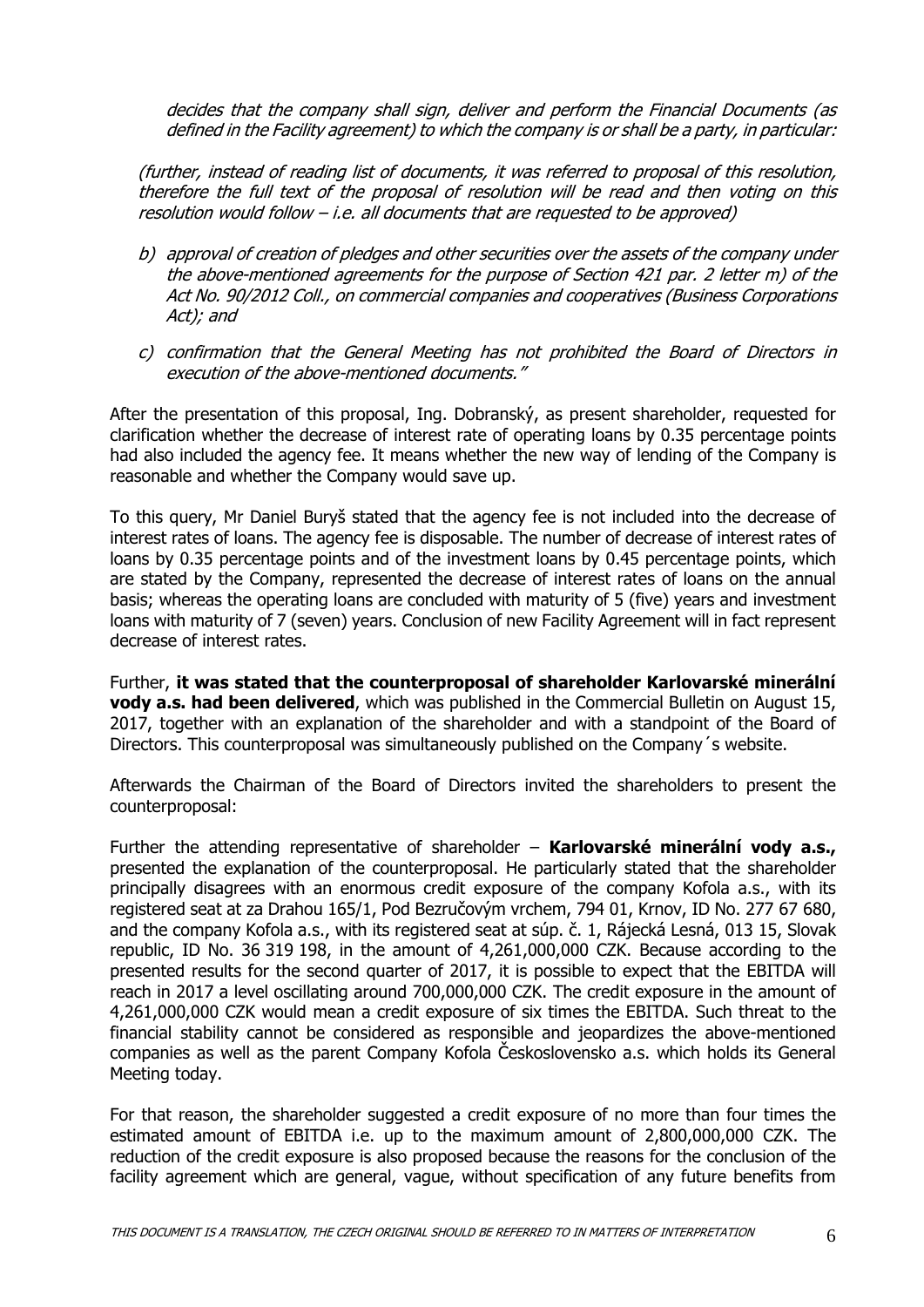transactions financed by such a loan, save for the specific decrease in the operating and investment loans rates by 0.35% and 0.45%, respectively. On the other hand, there are specified fees for the agent and security agent, which should be almost CZK 12,000,000 and no assessment is made of the decrease of interest rates in light of the costs of the new facility agreement.

Moreover, it is impossible to agree with the scope of the proposed security of the new facility agreement, which essentially includes all assets of Kofola ČeskoSlovensko a.s., including substantial shareholdings, whereby the value of shares of the minority shareholders is jeopardized in case of any failure to meet credit conditions. A pledge over the basic production facilities in Mnichovo Hradiště, Krnov, Rajecká Lesná and Radenci is to be established separately, with these production facilities representing the backbone of the Company's value.

It is unclear why financial funds are spent on the purchase of shares of Kofola ČeskoSlovensko a.s. and, concurrently, the credit exposure is being increased. If there are available financial funds in RADENSKA, družba za polnitev mineralnih voda in brezalkoholnih pijač, d.o.o. to purchase the shares, these funds could be undoubtedly used for the financing purposes given as reasons for the conclusion of a new facility agreement, with no unnecessary increase in the credit exposure.

Further the representative of the shareholder **Karlovarské minerální vody a.s**. presented following counterproposal:

"In connection with the Facility Agreement for up to CZK 2,800,000,000, which may be entered into by, amongst others, the company, Kofola a.s., a joint-stock company established and existing under the laws of the Czech Republic, with its registered office at Za Drahou 165/1, Pod Bezručovým vrchem, 794 01 Krnov, Czech Republic, Identification No. 277 67 680, registered in the Commercial Register maintained by the Regional Court in Ostrava, Section B, Insert No. 3021 ("**Kofola CZ**"), and Kofola a.s., a joint-stock company established and existing under the laws of the Slovak Republic, with its registered office at súp. č. 1, Rajecká Lesná 013 15, Slovak Republic, Identification No. 36 319 198, registered in the Commercial Register maintained by the District Court in Žilina, Section Sa, Insert No. 10342/L ("**Kofola SK**"), as debtors, Česká spořitelna, a.s., a joint-stock company established and existing under the laws of the Czech Republic, with its registered office at Prague 4, Olbrachtova 1929/62, Postal Code: 140 00, Czech Republic, Identification No. 452 44 782, registered in the Commercial Register maintained by the Municipal Court in Prague, Section B, Insert No. 1171, and Československá obchodní banka, a. s., a jointstock company established and existing under the laws of the Czech Republic, with its registere office at Prague 5, Radlická 333/150, Postal Code: 150 57, Czech Republic, Identification No. 000 01 350, registered in the Commercial Register maintained by the Municipal Court in Prague, Section BXXXVI, Insert No. 46, as mandated lead arrangers and original lenders, and Česká spořitelna, a.s., a joint-stock company established and existing under the laws of the Czech Republic, with its registered office at Prague 4, Olbrachtova 1929/62, Postal Code 140 00, Czech Republic, Identification No. 452 44 782, registered in the Commercial Register maintained by the Municipal Court in Prague, Section B, Insert No. 1171 ("**Agent**" or "**Česká spořitelna**") as facility agent and security agent of the Finance Parties ("**Facility Agreement**"), the General Meeting hereby:

a) approves the terms of and the transactions contemplated by the Finance Documents (as defined under the Facility Agreement), up to the maximum amount of CZK 2,800,000,000;

b) decides that the company will sign, deliver and perform Finance Documents (as defined under the Facility Agreement), however, up to the maximum amount of CZK 2,800,000,000, including, without limitation:

i. Facility Agreement;

ii. Related Arrangement Fee Agreement;

iii. Related Agency Fees Agreement;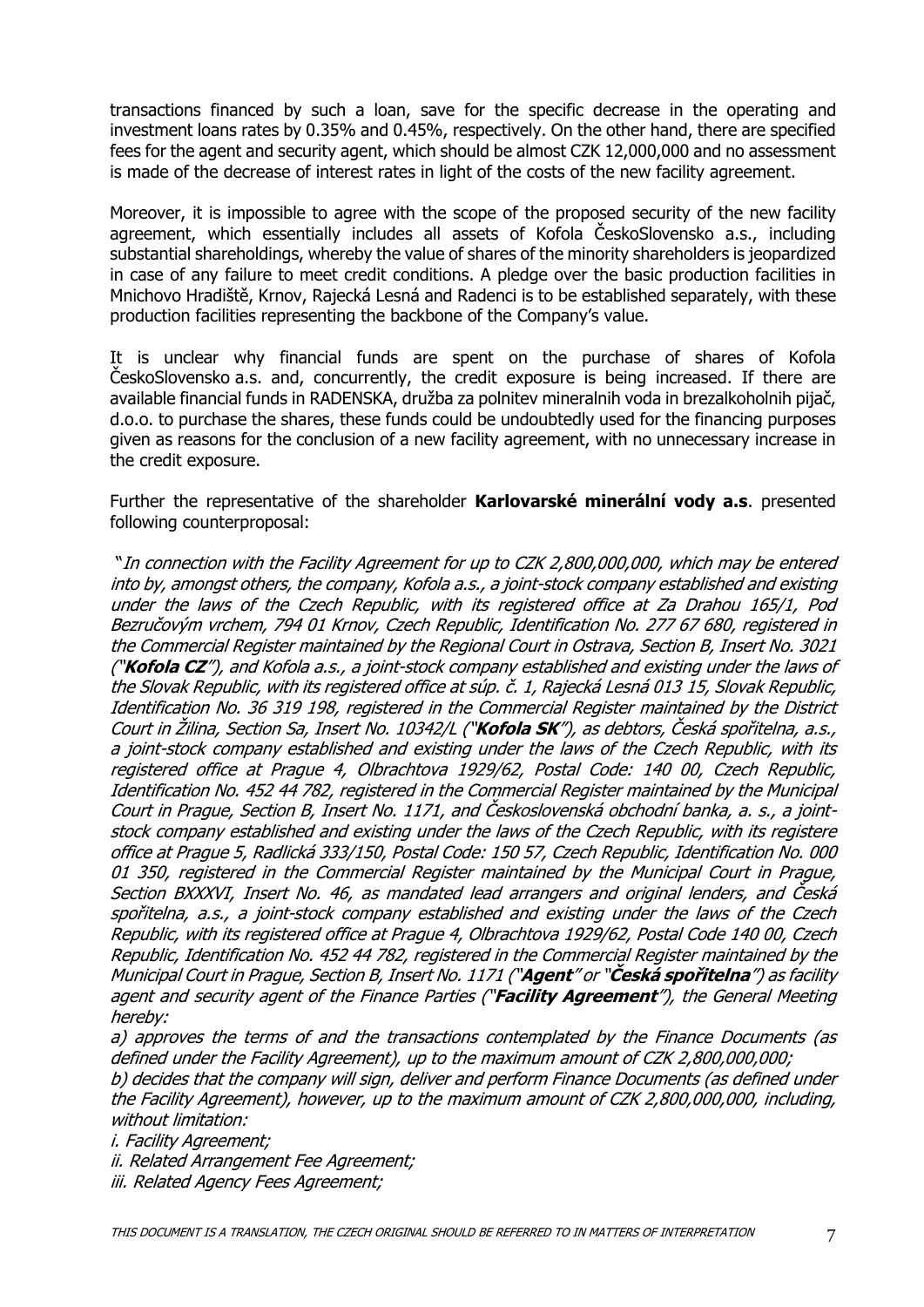iv. Related Bank Guarantee Facility Contract; and v. Related Hedging Agreement."

The representative referred the shareholders to the written proposal.

Afterwards, member of the Board of Directors, Mr Daniel Buryš, declared **that the Board of Directors disagreed with the counterproposal of the shareholder - Karlovarské minerální vody a.s.** and considered that counterproposal as relying upon erroneous conclusions made with respect to the calculation of the Company's indebtedness. The Facility Agreement deals with the refinancing of the existing financial needs and enables the financing of the Company in the upcoming period. The Company naturally has been repaying its current debt. The total indebtedness of the Company after the utilization of approved Facility Agreement would not exceed the safety and standard values of the Net Debt / EBITDA ratio. The Board of Directors is of the opinion that the scope of the credit exposure is completely adequate. This is not about a new loan, it concerns refinancing of existing loans, current transaction carried by the company, and future drawing and repayment of future debts.

Further, other queries on expected increase of credit exposure and accepted total debt of the Company and evaluation of decrease of interest rate of loan regarding to the costs of the Company connected with new financing were raised. To these queries, member of the Board of Directors, Mr. Daniel Buryš, explained that conclusion of the Facility Agreement occurs to slight increase of Company's indebtedness but not, in any way, in the amount stated by shareholder Karlovarské minerální vody a.s. Company's indebtedness has not exceeded normal value and the Company is considered to be conservative in this respect. The Company has not published a range of debt, neither a debt and results outlook. Within the last year, the EBITDA was in the amount of 1,067,000,000 CZK and it is expected to be similar for this year. The Company ensures financing for upcoming period by conclusion of the Facility Agreement; it is also assumed that current loans would be gradually repaid.

The shareholder - Karlovarské minerální vody a.s. requested for sending a calculation of costs of refinancing. To this query, the member of the Board of Directors Mr. Daniel Buryš stated that Company didn´t want to publish this information and neither any information concerning future investments. All current loans had been further specified in Final report published by the Company. It is expected that the loan will be used for financing CAPEX for the years 2016, 2017 and 2018; whereas an amount of half a billion will be invested in purchase of own shares. If any more acquisitions will occur, the Company will have to solicit another financing.

### **Approximately at 11h10, a half-hour break was announced so that the present shareholders could consult the financial documents to this point which had been prepared in the meeting room.**

The General Meeting continued at 11h40, while the Chairman of the General Meeting stated that there are still present seven shareholders at the General Meeting, personally or through their representatives, one of them by correspondence; therefore shareholders owning and disposing 21,030,539 pieces of listed common registered shares each of a face value of CZK 100, therefore shares of total nominal value of 2,103,053,900 CZK, which represent 94.34 % of the share capital of the Company reduced by 3,052 pieces of shares which are held by the Company, i.e. 100 % shares of the Company.

Other queries related to the financing were made afterwards, taking into consideration that a shareholder – Mr Pospíchal considered that the "over-pledging" of assets of the Company would possibly block other sources of funding by another bank in case the Company would ask for it. Mr Daniel Buryš as a member of the Board of Directors responded to the point that, in doing so,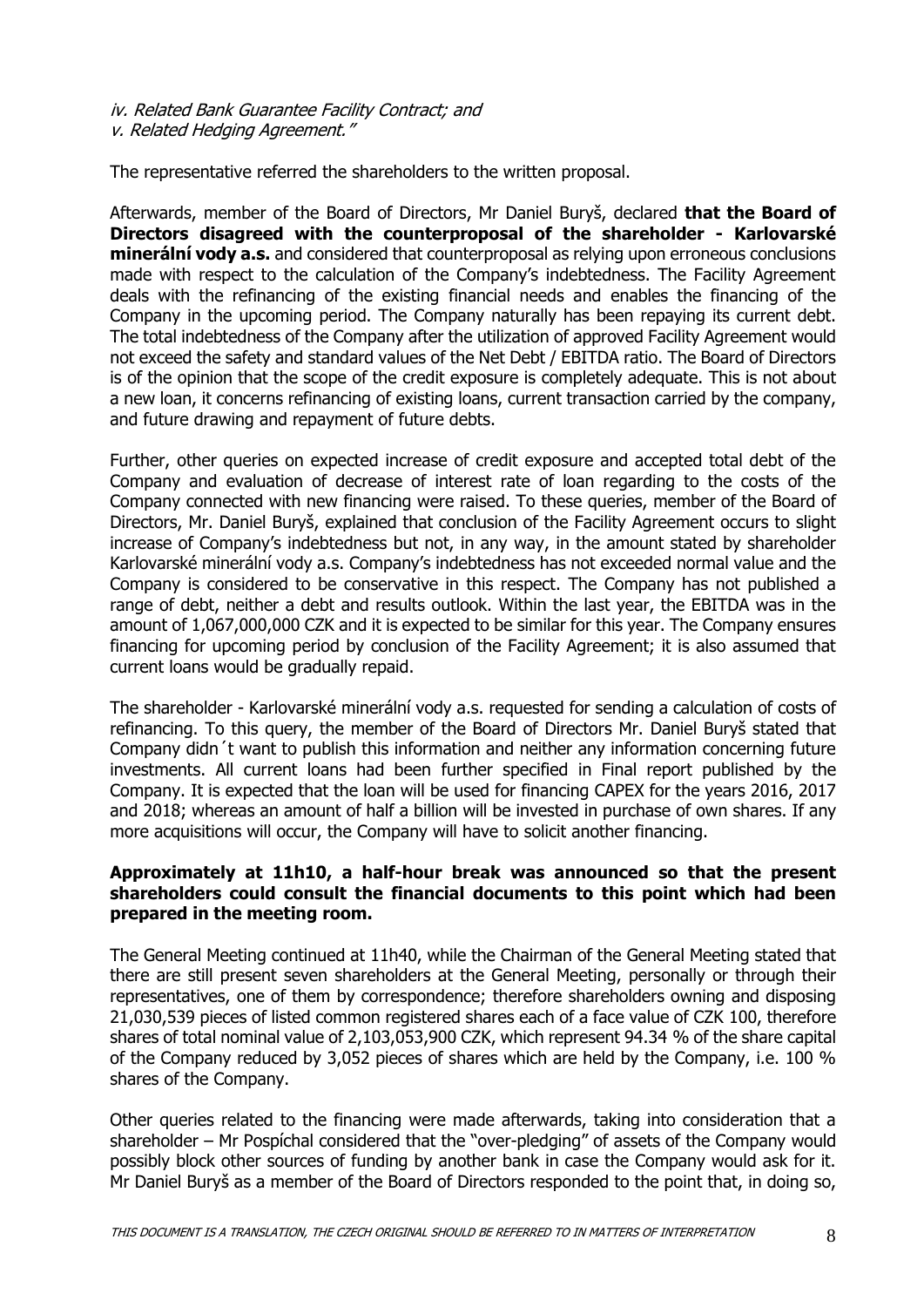the Company also presupposes both consolidating and simplification of overall lending within the Company. Again, he stated that the Kofola group had been considered as conservative in this respect, the loans had been intended for financing the Company growth, and the total indebtedness would remain approximately the same.

Afterwards it was stated that no other queries had been made, it was possible to move to a presentation of full text of proposal of resolution and to voting under the Point 2 of agenda of the General Meeting. Afterwards Mr. Daniel Buryš as the member of the Board of Directors presented to the General Meeting a proposal of resolution under Point 2 of agenda of the General Meeting as follows:

### **RESOLUTION No. 5:**

**"In connection with the Facility agreement up to 4,261,000,000 CZK to be entered, inter alia, by and between the company Kofola a.s., a joint stock company incorporated and existing under the laws of the Czech Republic, with its registered seat at Za Drahou 165/1, Pod Bezručovým vrchem, 794 01 Krnov, Czech Republic, ID No. 277 67 680, registered in the Commercial Register administered by the Regional Court in Ostrava, Section B, Insert 3021 (hereinafter as the "Kofola CZ") and Kofola a.s., a joint stock company incorporated and existing under the laws of the Slovak Republic, with its registered seat at No. 1, Rajecká Lesná 013 15, Slovak Republic, ID No. 36 319 198, registered in the Commercial Register administered by the District Court in Žilina, Section Sa, Insert 10342/L (hereinafter as the "Kofola SK") as borrowers, Česká spořitelna, a.s., a joint stock company incorporated and existing under the laws of the Czech Republic, with its registered seat in Prague 4, Olbrachtova 1929/62, P. C. 140 00, Czech Republic, ID No. 452 44 782, registered in the Commercial Register administered by the Municipal Court in Prague, Section B, Insert 1171 and Československá obchodní banka, a.s., a joint stock company incorporated and existing under the laws of the Czech Republic, with its registered seat in Prague 5, Radlická 333/150, P. C. 15057, Czech Republic, ID No. 000 01 350, registered in the Commercial Register administered by the Municipal Court in Prague, Section BXXXVI, Insert 46, as the entrusted leading arrangers and original lenders and Česká spořitelna, a.s., a joint stock company incorporated and existing under the laws of the Czech Republic, with its registered seat in Prague 4, Olbrachtova 1929/62, P. C. 140 00, Czech Republic, ID No. 452 44 782, registered in the Commercial Register administered by the Municipal Court in Prague, Section B, Insert 1171 (hereinafter as the "Agent" or "Česká spořitelna") as the facility agent and Financial parties´ security agent (hereinafter as the "Facility agreement") the General Meeting of the Company hereby:** 

**a) approves the terms of, and the transactions contemplated by the Financial Documents (as defined in the Facility agreement) to which the company is or shall be a party and decides that the company shall sign, deliver and perform the Financial Documents (as defined in the Facility agreement) to which the company is or shall be a party, in particular:** 

**i. the Facility agreement;** 

**ii. the related arrangement fee agreement;** 

**iii. the related agency fees agreement;** 

**iv. the related bank guarantee facility contract;** 

**v. the related hedging contract;** 

**vi. a blank promissory note and related agreement on a right to fill a blank promissory note;** 

**vii. a pledge over all Kofola CZ shares owned by the company under the share pledge agreement;**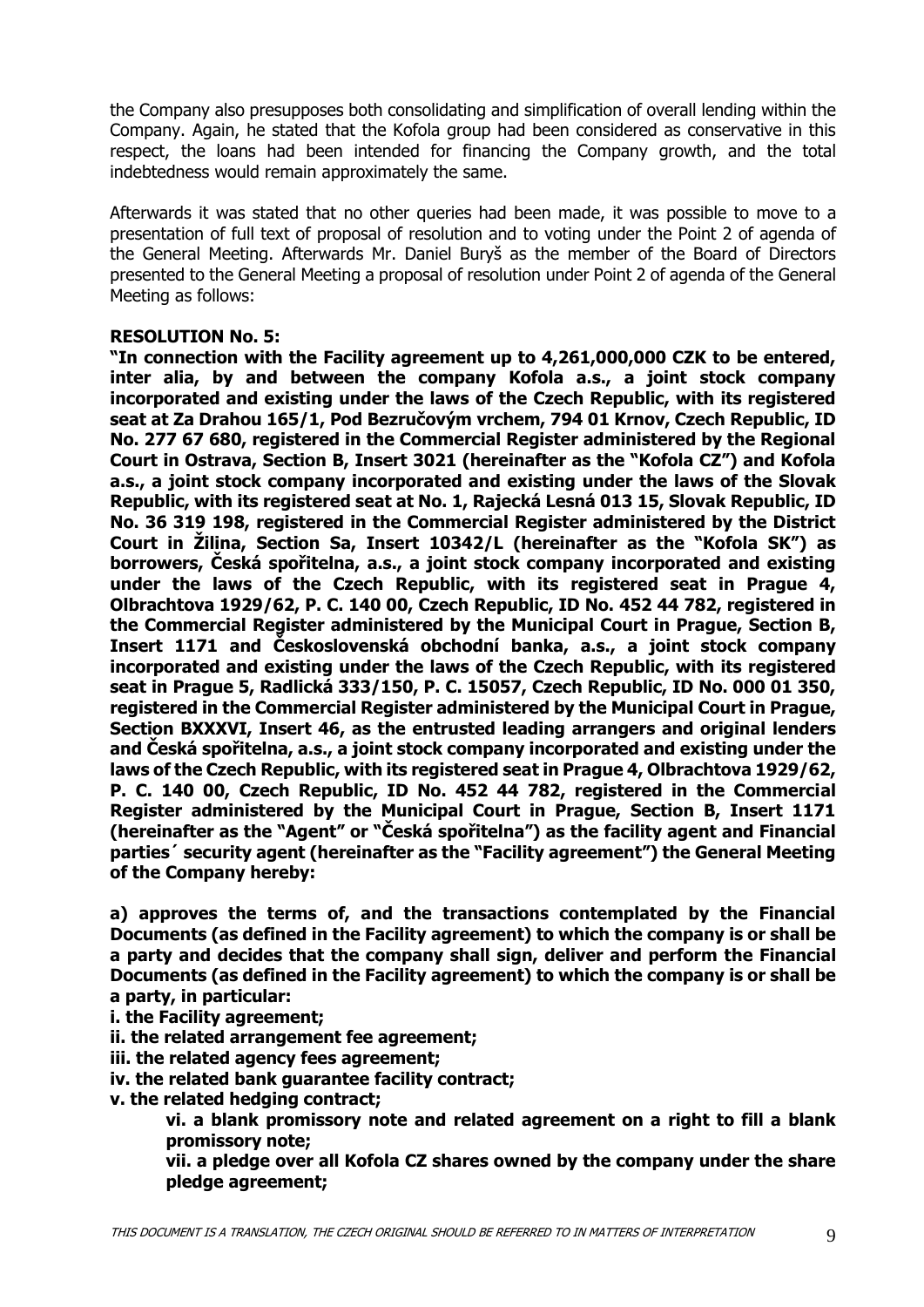**viii. a pledge over all Kofola SK shares owned by the company under the share pledge agreement;** 

**ix. the agreement on pledge of company´s assets;** 

**x. a pledge over the receivables from the bank accounts under the bank account receivables pledge agreement;** 

**ix. a pledge over the receivables from the insurance agreements under the insurance receivables pledge agreement;** 

**xii. any other Financial Documents to which the company shall be a party as defined in the Facility agreement;** 

**xiii. any other document that shall be entered into or signed in relation to the Facility agreement or any other above-mentioned documents;** 

**b) approves creation of pledges and other securities over the assets of the company under the above-mentioned agreements for the purpose of Section 421 par. 2 letter m) of the Act No. 90/2012 Coll., on commercial companies and cooperatives (Business Corporations Act); and** 

#### **c) confirms that the General Meeting has not prohibited the Board of Directors in execution of the above-mentioned documents."**

To such presented proposal there were no queries from present shareholders therefore the Chairman of the General Meeting Ms Kateřina Šrámková invited the General Meeting to vote on this proposal.

**After the completion of voting and the counting of votes, the Chairman of the General Meeting stated that for adoption of this resolution was 20,930,594 votes, i.e. 99.52 % of votes of all present shareholders (93.89 % of all votes taking into account the shares held by the Company and by which is not possible to exercise the right to vote). 99,933 votes voted against, 12 votes abstained from voting. The resolution was adopted.** 

### **A calculation error occurred during the General Meeting since it was announced that the total number of votes for adoption of this resolution was 20,795,010, nevertheless was determined, after a repeated recalculation, that the total number of votes for adoption of this resolution was 20,930,594.**

The Chairman of the General Meeting stated that the resolution was adopted and the counterproposal of the shareholder – Karlovarské minerální vody a.s. shall not be put to a vote.

Further a **representative of the shareholder - Karlovarské minerální vody a.s. raised an objection against the adopted resolution due to fact that this resolution disadvantaged minority shareholders for the benefit of majority shareholders and increases total indebtedness of the Company.** He explicitly stated he understood that the takeover of such a high loan financing put the Company at risk, whereas this resolution adopted by the General Meeting evidently respected more likely particular interests of majority shareholders and not interests of all the shareholders. It appears so as blaming the management of the Company that cannot, as a proper controller, allow such a huge indebtedness; and we think that the shareholders voting in favour of the proposal of the management have been committing the infringement of loyalty to the Company, and the resolution of the General Meeting is thus invalid for immorality. The representative therefore requested for this content of protest to be entered in the minutes of the General Meeting.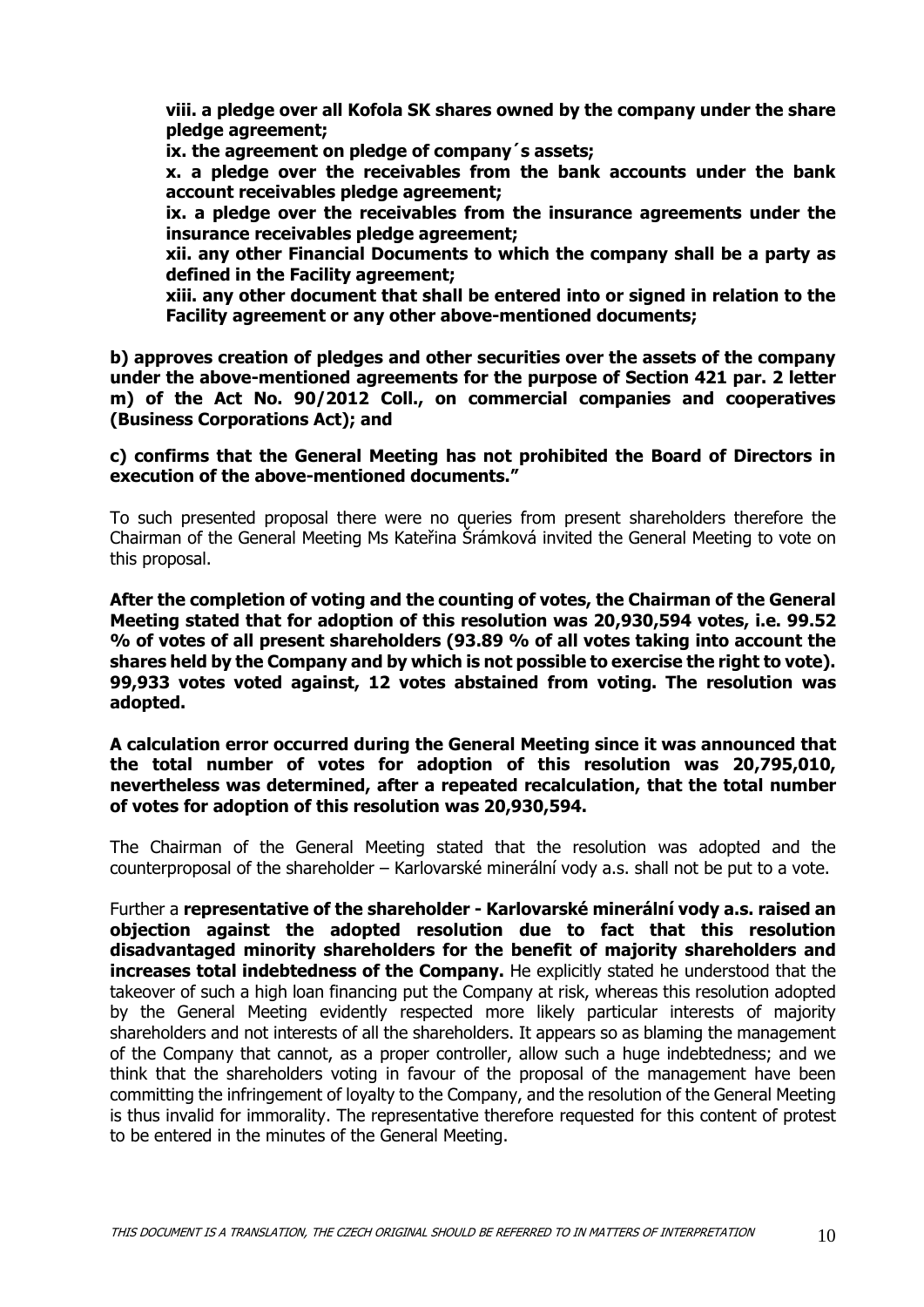The representative furthermore complemented the protest with a note that the presented documents prepared for approval had been presented in English whereas the language of the General Meeting is Czech and that, at the same time, significant part of these documents had been blackened out, which means that it was not possible to reliably evaluate their content.

A separate notarial deed on this resolution was drawn up by Ms Petra Vlčková, a notary with a registered seat at Havířov.

The discussion related to the Point 2. of the agenda of General Meeting then ended.

# **Point 3: Approval of acquisition of shares issued by the Company under the public bid to buy shares made by the company RADENSKA, družba za polnitev mineralnih voda in brezalkoholnih pijač, d.o.o.**

The Chairman first stated that the shareholder who had voted by correspondence also delivered his voting ballot related to this item of agenda. The quorum for voting thus did not change. The Chairman of the General Meeting subsequently invited the member of the Board of Directors, Mr Daniel Buryš, to present the Board of Directors' proposal on this item of agenda of the General Meeting.

Afterwards, Mr Daniel Buryš presented the proposal of resolution as follows:

"In compliance with Section 301 par. 1 letter a) and par. 2 of the Business Corporations Act in connection with Section 318 par. 1 of the Business Corporations Act, the General Meeting of the Company approves that the company RADENSKA, družba za polnitev mineralnih voda in brezalkoholnih pijač, d.o.o., a limited liability company incorporated and existing under the Slovenian laws, with its registered seat at Boračeva 37, 9252 Radenci, Republic of Slovenia, ID No. 5056152000, may acquire up to 1,114,750 listed common registered shares issued as bookentry shares by the Company, each of a face value of 100 CZK and carrying one vote at the General Meeting of the Company admitted to trading on the Prague Stock Exchange (Burza cenných papírů Praha, a.s.) and registered by the Central Securities Depository Prague under ISIN code CZ0009000121 that carry in total 1,114,750 votes at the General Meeting of the Company, representing 5 % of all votes at the General Meeting of the Company, by means of a public bid to buy shares of the Company made by the company RADENSKA, družba za polnitev mineralnih voda in brezalkoholnih pijač, d.o.o. on July 4, 2017, announced on July 10, for a minimum and maximum price of 440 CZK per share, acquired by means of a public bid described above and within a period of 5 years commencing on the date of adoption of this resolution."

The member of the Board of Directors, Mr Daniel Buryš, stated reasons for the proposal of resolution mentioned above as follows:

The public bid is part of a transaction designed to ensure increase in freely traded shares as well as increase in their liquidity by assuming that the share price will increase. This transaction has been announced in the latest report from June 8, 2017. The investors have been given detail information on intentions of the Company. The AETOS company purchased 12 % shares from the company CED under the mentioned transaction. The AETOS company will not take part in the public bid, i.e. only the minor shareholders will. The transaction will not have a significant effect on the free float of the Company since the company CED declared not to take part in the proposal. The next step that will follow this transaction is likely to take place in 2018 and it is about a sale of all shares owned by the company CED and a sale of 3 % of shares owned by the company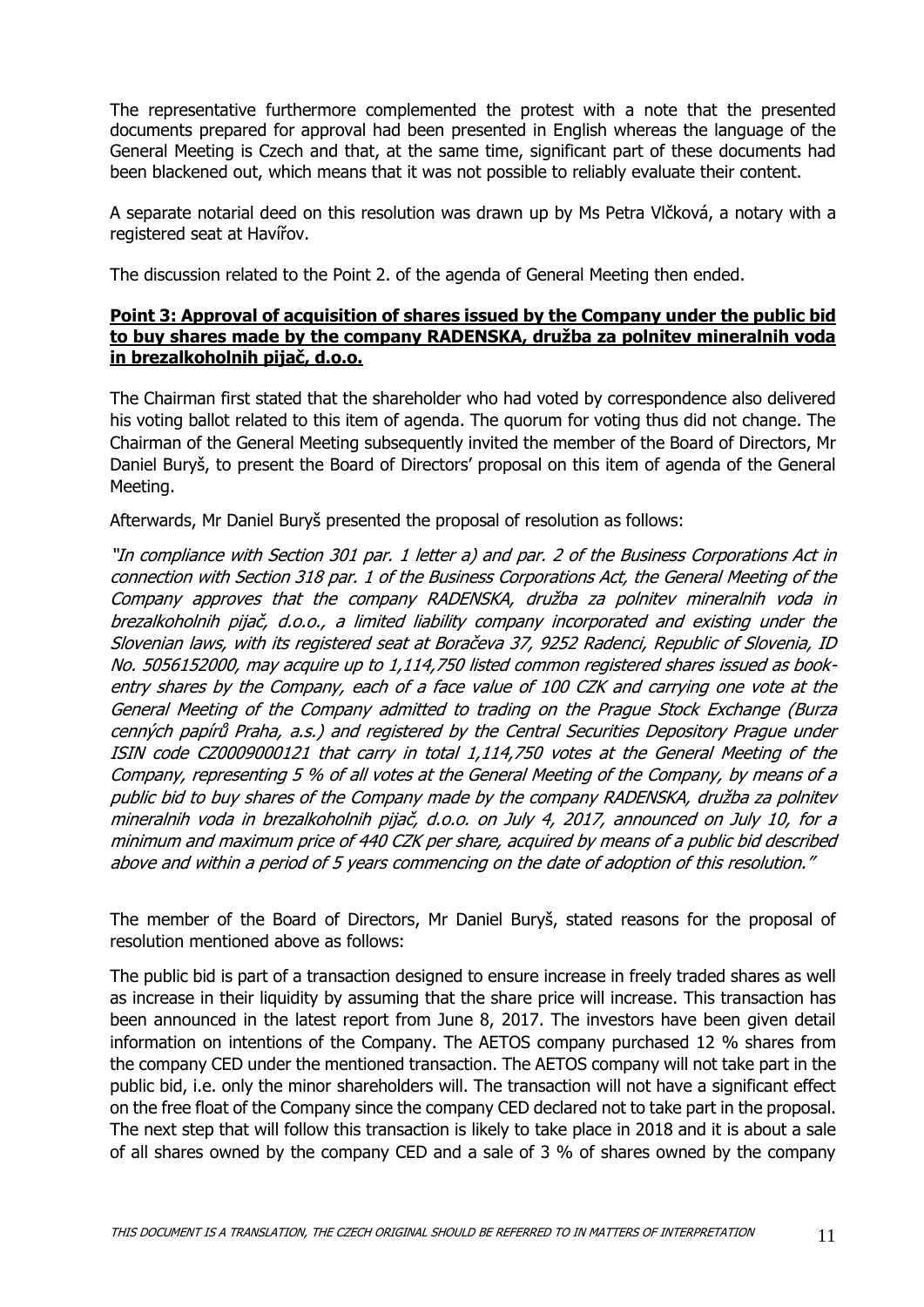AETOS from free circulation by way of a public bid of a purchase, or by means of methods of private placement. The liquidity of the Company's shares will therefore increase significantly.

The Chairman of the General Meeting subsequently stated that a qualified shareholder of the Company – **the company AETOS a.s.**, ID: 061 67 446, with its registered office at Nad Porubkou 2278/31a, Poruba, 708 00 Ostrava, had delivered a counterproposal related to the Point 3 of the agenda of the General Meeting, on August 7, 2017. The counterproposal was published in the Commercial Bulletin from August 10, 2017, together with a justification of the qualified shareholder and an opinion of the Board of Directors. This counterproposal was simultaneously published on websites of the Company.

The qualified shareholder proposed to adopt the following resolution:

"In compliance with Section 301 par. 1 letter a) and par. 2 of the Business Corporations Act in connection with Section 318 par. 1 of the Business Corporations Act the General Meeting of the Company approves that the company RADENSKA, družba za polnitev mineralnih voda in brezalkoholnih pijač, d.o.o., a limited liability company incorporated and existing under Slovenian law, with its registered seat at Boračeva 37, 9252 Radenci, Republic of Slovenia, ID No. 5056152000, may acquire up to 1,114,750 listed common registered shares issued as book-entry shares by the Company , each of a face value of 100 CZK and carrying one vote at the General Meeting of the Company admitted to trading on the Prague Stock Exchange (Burza cenných papírů Praha, a.s.) and registered by the Central Securities Depository Prague under ISIN code CZ0009000121, carrying in total 1,114,750 votes at the General Meeting of the Company, representing 5% of all votes at the General Meeting of the Company by means of a public bid to buy shares of the Company made by the company RADENSKA, družba za polnitev mineralnih voda in brezalkoholnih pijač, d.o.o. on July 4, 2017, announced on July 10, 2017, as amended of August 7, 2017, published on August 9, 2017, for a minimum and maximum price of 440 CZK per share, acquired by means of a public bid described above and within a period of 5 years commencing on the date of adoption of this resolution."

The justification referred to the wording cited in the qualified shareholder's counterproposal that had been published both in the Commercial Bulletin and on website of the Company.

The Chairman of the General Meeting subsequently invited the member of the Board of Directors, Mr Daniel Buryš, to present the Board of Directors' opinion on the qualified shareholder's counterproposal.

Mr Daniel Buryš stated that the Board of Directors agrees with this adjustment to the proposal, which the Board of Directors perceives as being just a technical adjustment that brought the resolution into conformity with a wording of the amended public bid. The Board of Directors had delivered the approval of this wording of the qualified shareholder's counterproposal to the General Meeting.

The Chairman of the General Meeting further stated that another counterproposal related to that item on the agenda of General Meeting had been delivered by a shareholder – Karlovarské minerální vody a.s., ID: 14706725, with its registered seat at Horova 1361/3, 360 01 Karlovy Vary, that was published in the Commercial Bulletin on August 15, 2017 together with a justification of the shareholder and an opinion of the Board of Directors. This counterproposal had been as well published on website of the Company. The Chairman invited the representative of the shareholder – Karlovarské minerální vody a.s. to present the delivered counterproposal.

The representative of the shareholder – Karlovarské minerální vody a.s. first clarified the reasons for the counterproposal. He specifically stated that the shareholder Karlovarské minerální vody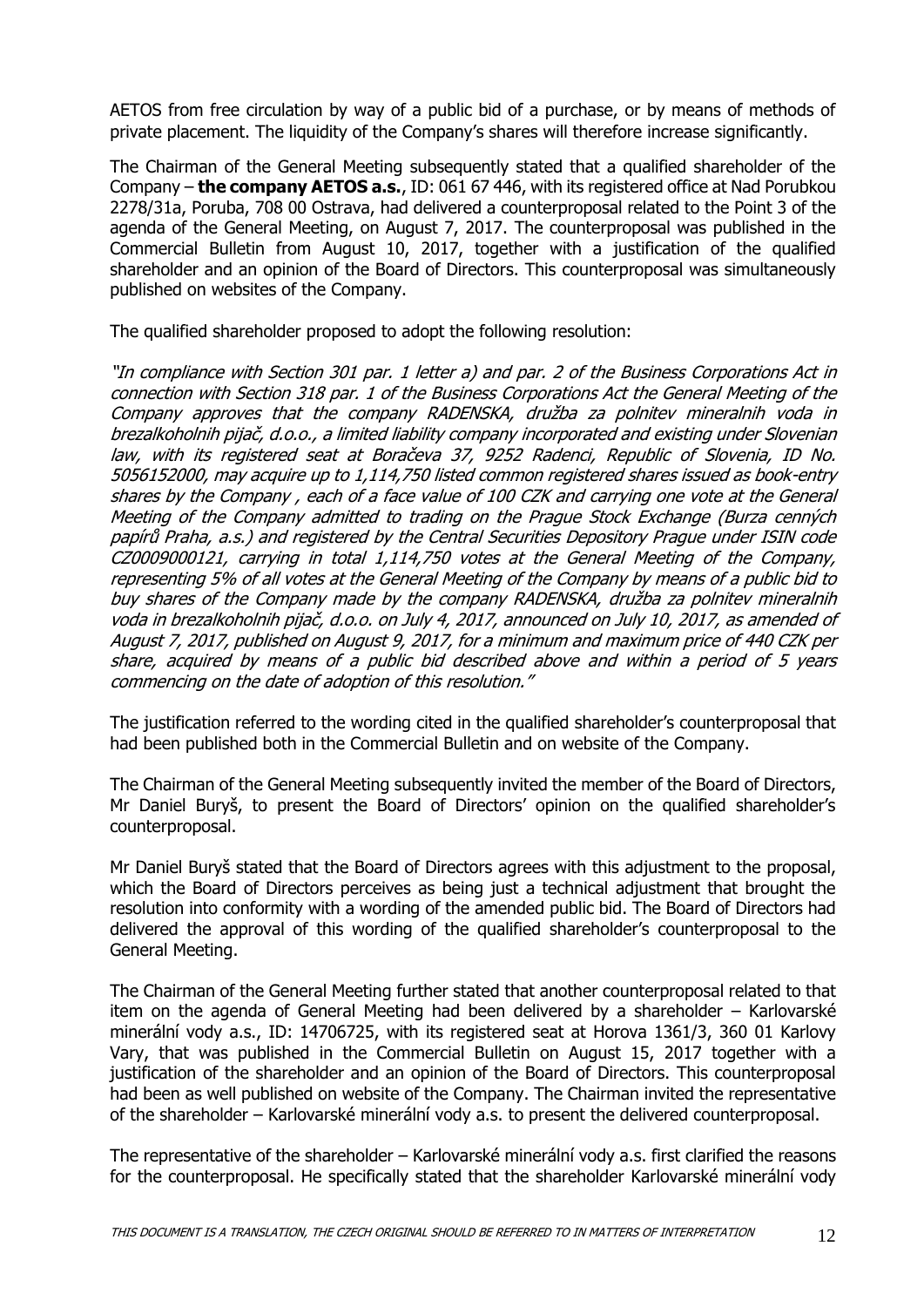a.s. fundamentally disagrees with purchasing of the Company's shares off the regulated market for a price not equal to the current Company share price, moreover within such a short period of time and in such an important volume. For this reason, the shareholder cannot accept conditions of the public bid made by the company RADENSKA. Such a procedure substantially distorts the market with the Company's shares, as a consequence of both its direct effect on the share price and its influence on their liquidity. This consequently undermines the efficiency of the market and is likely to lead to the exclusion of the Company's shares from trade for a low liquidity. Negative consequences of the public bid made by the company RADENSKA can be demonstrated already today by looking at the sharp drop in the Company's shares at the time of the end of its binding value. The public bid made by the company RADENSKA damages, according to the shareholder – Karlovarské minerální vody a.s., both the minority shareholders in particular, i.e. those having an interest in keeping the Company's shares, and ultimately the Company in any way since it has a direct interest in public trading in its shares.

The shareholder is persuaded that if the Company agrees with the acquisition of shares by its subsidiary, this can only be done under the condition that such a procedure would not affect the market with shares, would not artificially affect the share price and would not raise any doubts as to whether it does not abuse of the information, or so-called insider trading. The Company's shares can be only purchased on public markets, and on condition defined by European laws to prevent and minimise all the negative effects mentioned above, or the regulations of abovementioned proposal of resolution. It is important to note a request that the purchases of own shares would not create the share price and would not be bought under a price higher than the price of the latest independent trade, and that a fair share of the trading volume would be respected. For this reason, the resolution cannot fix the purchase price for the shares (contrary to the requirements resulting from the Business Corporation act that requires explicitly that the General Meeting sets up two prices – the maximum and the minimum price) but may only fix a certain price range. The range proposed by the shareholder reflects a historical divergence of the share price of the Company's shares.

The Company may approve the acquisition of own shares by any other entities under its control only if such a procedure is in accordance with its own interests. The shareholder – Karlovarské minerální vody a.s. believes that its subsidiary has been acquiring its shares for a higher price than a for a price set up by public market. In that regard is both the proposal of the Board of Directors and the counterproposal of the qualified shareholder manifestly not sustainable, for now putting aside doubts how the Board of Directors came up to conclusion that the amount of 440 CZK per share "is the value of the Company", to which the Board of Directors unfortunately has not further specified any information.

In order to enable the shareholders to assess whether the acquisition of own shares by the subsidiary is in the interest of the Company, it should therefore show the exact purpose concerning the acquisition of own shares. Under reasoning of the proposal of the Board of Directors of the Company, a part of shares purchased under the public bid should be used for the purpose of a management programme of the Company. We consider this purpose as generally defendable. While the Board of Directors has not communicated any other reasons, the General Meeting is able to make an informed choice concerning only the acquisition of the Company's shares for this purpose, and that purpose has to be therefore specified in the resolution at issue.

Last but not least, the shareholder – Karlovarské minerální vody a.s. believes that such proposal of the Board of Directors shall not be adopted by the General Meeting since rules to approve such additional amendments concerning the acquisition of own shares by any other entities under its control are not fixed by law. The law clearly shows that the consent of the General Meeting has to be given prior to the legal action that would lead to the acquisition of shares, which would have been, in the case in question, before the public bid made by the company RADENSKA. If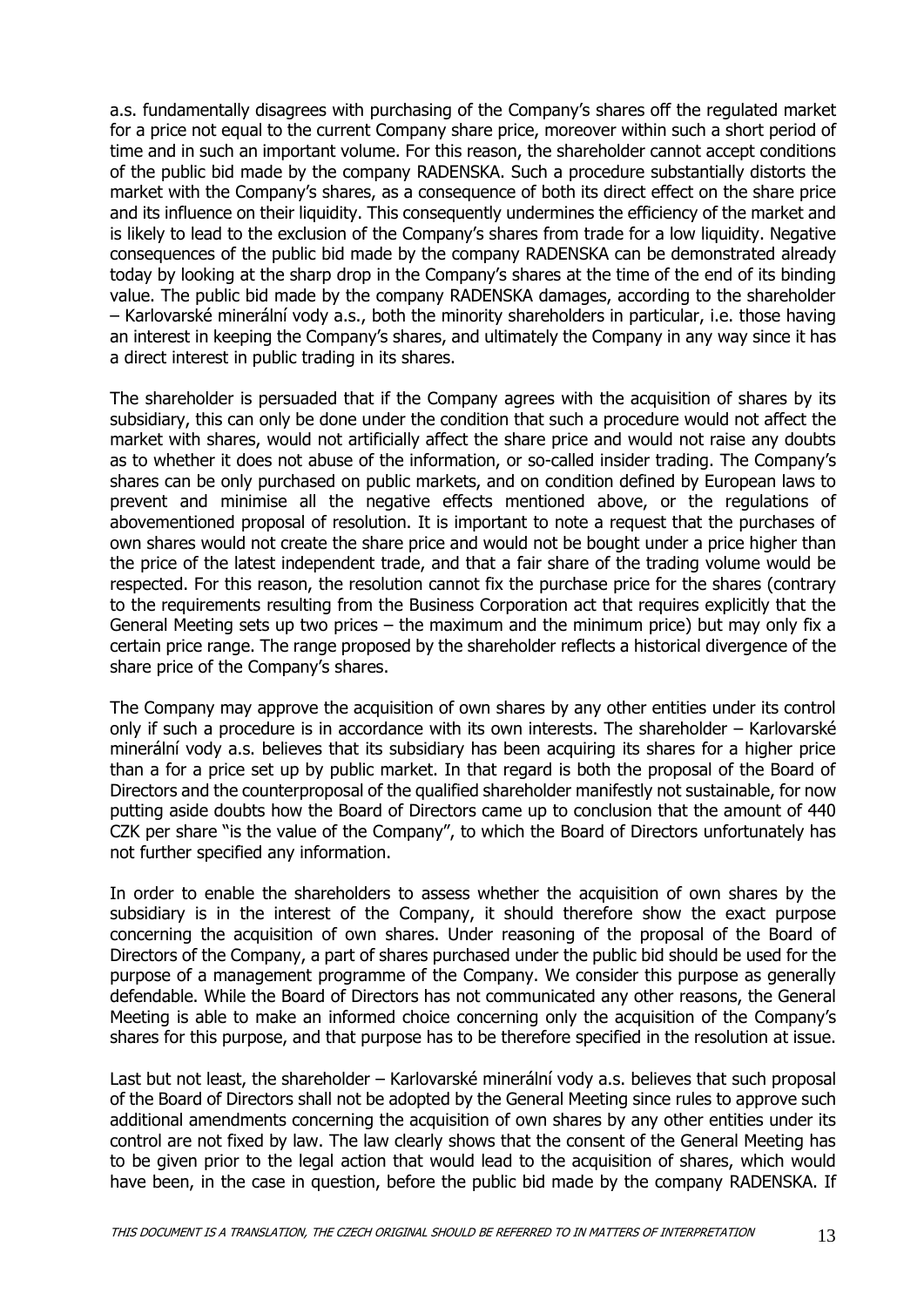such public bid was made without a prior consent of the General Meeting, further legal consequences related to such action would occur, with no possibility to eliminate them by any post-additional resolution made by the General Meeting. If the General Meeting adopted any resolution proposed by the Board of Directors or by the majority shareholder – AETOS, such a resolution should be viewed as not being adopted.

The shareholder – Karlovarské minerální vody a.s. thus invited to adopt the resolution as follows:

"The General Meeting hereby grants its consent with RADENSKA, družba za polnitev mineralnih voda in brezalkoholnih pijač, d.o.o., a limited-liability company established and existing under the laws of Slovenia, with its registered office at Boračeva 37, 9252 Radenci, Republic of Slovenia, Identification No.: 5056152000, acquiring the Company's shares under the following terms and conditions:

a) The highest number of shares that the Company may acquire: 1,114,750 common book-entry shares of the Company, with the nominal value of each share being CZK 100 on the adoption date of this resolution;

b) The time period for which the shares may be acquired: 5 years, commencing from the adoption date of this resolution;

c) The lowest price for which the shares may be acquired: CZK 350;

d) The highest price for which the shares may be acquired: CZK 500;

e) The highest aggregate price for all shares that may be acquired under this resolution: CZK 490,000,000;

f) The shares may be acquired solely for the purpose of meeting the conditions arising out of the Stock Option Plans or other stock distribution to employees or members of administrative management bodies or supervisory bodies of the Company and entities controlled by it;

g) The acquisition of shares pursuant to this resolution will proceed in accordance with the exemption pursuant to Article 5 (1) of Regulation (EU) No. 596/2014, on Market Abuse (Market Abuse Regulation) and on Repealing Directive 2003/6/EC of the European Parliament and of the Council and Commission Directives 2003/124/EC, 2003/125/EC and 2004/72/EC, pursuant to rules defined under Commission Delegated Regulation (EU) 2016/1052 dated 8 March 2016, supplementing Regulation (EU) No. 596/2014 of the European Parliament and of the Council with regard to regulatory technical standards for the conditions applicable to buyback programs and stabilisation."

Furthermore, Mr Daniel Buryš presented the opinion of the Board of Directors to the counterproposal of the shareholder – Karlovarské minerální vody a.s. Mr Daniel Buryš subsequently stated that the Board of Directors disagreed with the argument of the shareholder, in particular on damage of the minority shareholders. The Board of Directors, or the Board of Directors along with the Company and the major shareholders, published in June, in all transparency, the steps to be taken to keep the shares of the Company as much liquid as possible and to increase their liquidity on the Prague Stock Exchange. This policy has not changed since, the project continues and this public bid is nothing other than one part of the whole process. The Board of Directors considers the price of 440 CZK as being objective, fair and adequate. By the way, a transaction between AETOS and CED was carried out under the same conditions; and the Company's value approximately corresponds to the price of the bid of 440 CZK per share. Further, Mr Daniel Buryš referred to the opinion of the Board of Directors published together with the shareholder's counterproposal. The aim is to ensure sufficient liquidity for minority shareholders. AETOS does not take part in the present public bid. AETOS resolutely does not harm the minority shareholders by the purchase; on the contrary, it allows shareholders to sell part of their shares to the company under the same conditions as AETOS purchased shares from the company CED.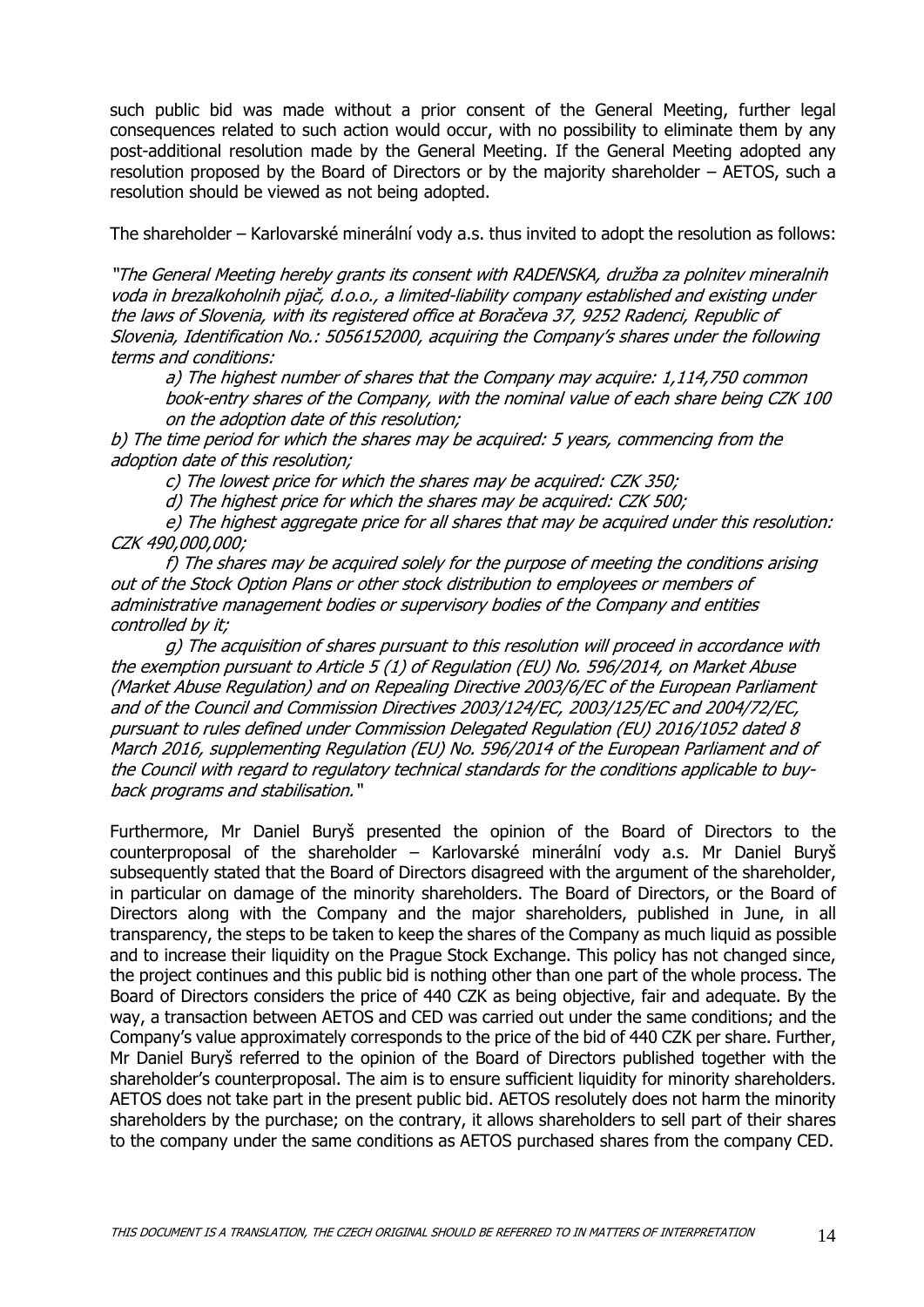Afterwards the Chairman of the General Meeting asked whether the present shareholders had any comments.

The shareholder – Karlovarské minerální vody a.s. requested for an explanation of a concrete way of future use of the own shares that purchased by RADENSKA since the Board of Directors mentioned that only a part of the shares would be used for the purposes of the group stock options programme. The shareholders would like to know how many shares would be used that way, and what would happen with the remaining shares. No option scheme for management made for the Company arises from any annual report, at least not from the latest one, thus the shareholders would like to know how the shares purchased from RADENSKA would be used.

Under this Point, Mr Daniel Buryš stated that a part of shares would be used for both the stock options programme for the management. He could not say at the very moment which part would be used, since it depends on fulfilment of the conditions of the management; however, it would be a minor part of 5% of shares. Another decision on how to deal with the rest of shares has not been made yet.

Furthermore, the shareholder – Karlovarské minerální vody a.s. raised a query why was in the interest of the Company to purchase its own shares for a price higher than a price that could be acquired on the stock exchange; and how exactly the price of 440 CZK per share had been fixed and whether any expert's report that would fix the price had existed.

To the queries mentioned above, the member of the Board of Directors, Mr Daniel Buryš, stated that the price was determined by the Board of Directors by calculation based on the current economic performance and the Board of Directors considers this price as being correct. The Board of Directors had not requested for any expert's report. Further Mr Daniel Buryš stated that the Company´s shares had been publicly tradeable and that it why it was easy to find out how analysts saw the value of the Company´s shares. The value of the shares by analyst who cover the Company´s shares; the price had been expected as substantially higher. Mr Daniel Buryš also stated that the purchase of the shares could not be done under the price fixed on the stock exchange since no one would sell it. According to the opinion of the Board of Directors, the proposal of the shareholder – Karlovarské minerální vody a.s. on how to realize the purchase, is unrealistic.

The shareholder – Mr. Pospíchal then raised a query on who of all the managers had been involved in the option scheme. Mr Daniel Buryš responded that the managers from the group have been involved in the option scheme.

Therefore, the very same shareholder wanted to know how the procedure would look like in case of the excess supply, and whether the contracts on purchase of shares could be invalid due to invalidity of approval of the General Meeting; what would happen if it would be anyhow blocked, and what kind of consequences on public bid would possibly occur by a court decision related to interim resolution on prohibition to close contracts on purchase or transfer of the shares of the company RADENSKA. To this Mr Daniel Buryš stated that the excess supply was presumed and for these purposes the exact procedure  $-$  a marginal reduction  $-$  had been settled down. Furthermore, Mr Daniel Buryš stated that in the situation where one of the shareholders declares that he/she would contest some resolution of the General Meeting, he/she could not be prevented from this action since it had been his/her right. The following point of the General Meeting intends to protect minority shareholders too. The Company tries to provide protection of minority shareholders against attacks of KMV.

Afterwards, the shareholder Mr Pospíchal raised a query whether it is necessary to wait for results of action on invalidity of resolution of the General Meeting or what would be the next procedure.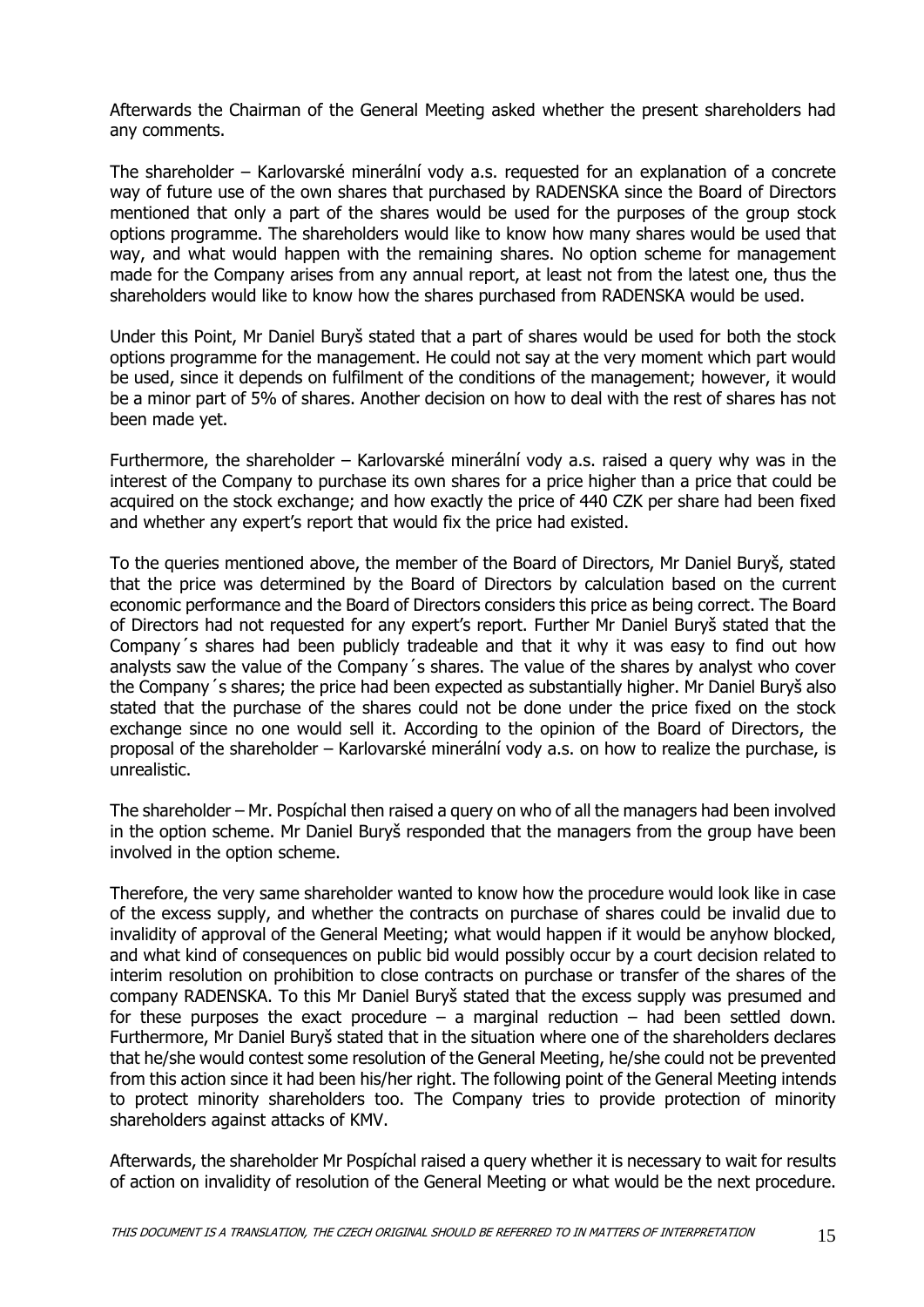To this Mr. Daniel Buryš stated that the shareholder – Karlovarské minerální vody a.s. requested for interim resolution but the court refused it. It is unfortunate, however there will be a settlement, i.e. the shareholders will receive money but do not have shares. Since they were acting in good faith, a fiction of validity of the agreement on purchase and transfer of shares shall be applied.

Furthermore, the shareholder Ing. Dobranský asked a question on time sequence; when a proposal had been delivered first and therefore approved by the General Meeting. Mr Daniel Buryš stated that according to opinion of the Board of Directors is had not been necessary to achieve approval of the General Meeting however, regarding that one shareholder had reacted by action concerning that issue, the Board of Directors wanted to limit the danger for minority shareholders who would participate in this public bid and the approval of the General Meeting was therefore added. Anyway, the approval of the General Meeting has been on time since the public bid is planned later, taking into account that the approval of the General Meeting has been a condition for realization.

This shareholder asked whether it means that, in case that the resolution would not be approved, those, who offered the bid, would not be satisfied. To this Mr Daniel Buryš stated that if there would be no approval by the General Meeting, the public bid would be never realized.

Furthermore, the representative of the shareholder – Karlovarské minerální vody a.s. stated that he wanted to oppose the claim of the General Meeting that such action had been an attack from the side of the KMV. The shareholder on the General Meeting had only performed his rights according to the Business Corporation Act. The shareholder had notified, already after publishing of first announcement that the process selected by the Board of Directors was contrary to the Business Corporation act, that it was necessary to achieve the approval of the General Meeting before publishing this proposal. Since this public bid is binding and no arrangements that the approval of the General Meeting had been necessary was included in this proposal. The Company has had enough time to take action and to convene the General Meeting.

No more queries were raised by present shareholders. The Chairman of the General Meeting informed the present shareholders that they would first vote on the proposal of the Board of Directors and then on counterproposals, and in order in what they have been delivered to the Company, i.e. first on the counterproposal of the qualified shareholder – AETOS a.s., and then, in the case that no proposal would be adopted, on the proposal of the shareholder – Karlovarské minerální vody a.s.

The Chairman of the General Meeting subsequently invited Mr Daniel Buryš to present the proposal of the Board of Directors and then invited the General Meeting to vote on the proposal:

### **RESOLUTION No. 6:**

**"In compliance with Section 301 par. 1 letter a) and par. 2 of the Business Corporations Act in connection with Section 318 par. 1 of the Business Corporations Act the General Meeting of the Company approves that the company RADENSKA, družba za polnitev mineralnih voda in brezalkoholnih pijač, d.o.o., a limited liability company incorporated and existing under the Slovenian laws, with its registered seat at Boračeva 37, 9252 Radenci, Republic of Slovenia, ID No. 5056152000, may acquire up to 1,114,750 listed common registered shares issued as book-entry shares by the Company , each of a face value of 100 CZK and carrying one vote at the General Meeting of the Company admitted to trading on the Prague Stock Exchange (Burza cenných papírů Praha, a.s.) and registered by the Central Securities Depository Prague under ISIN code CZ0009000121 that carry in total 1,114,750 votes at the General Meeting of the Company representing 5 % of all votes at the General Meeting**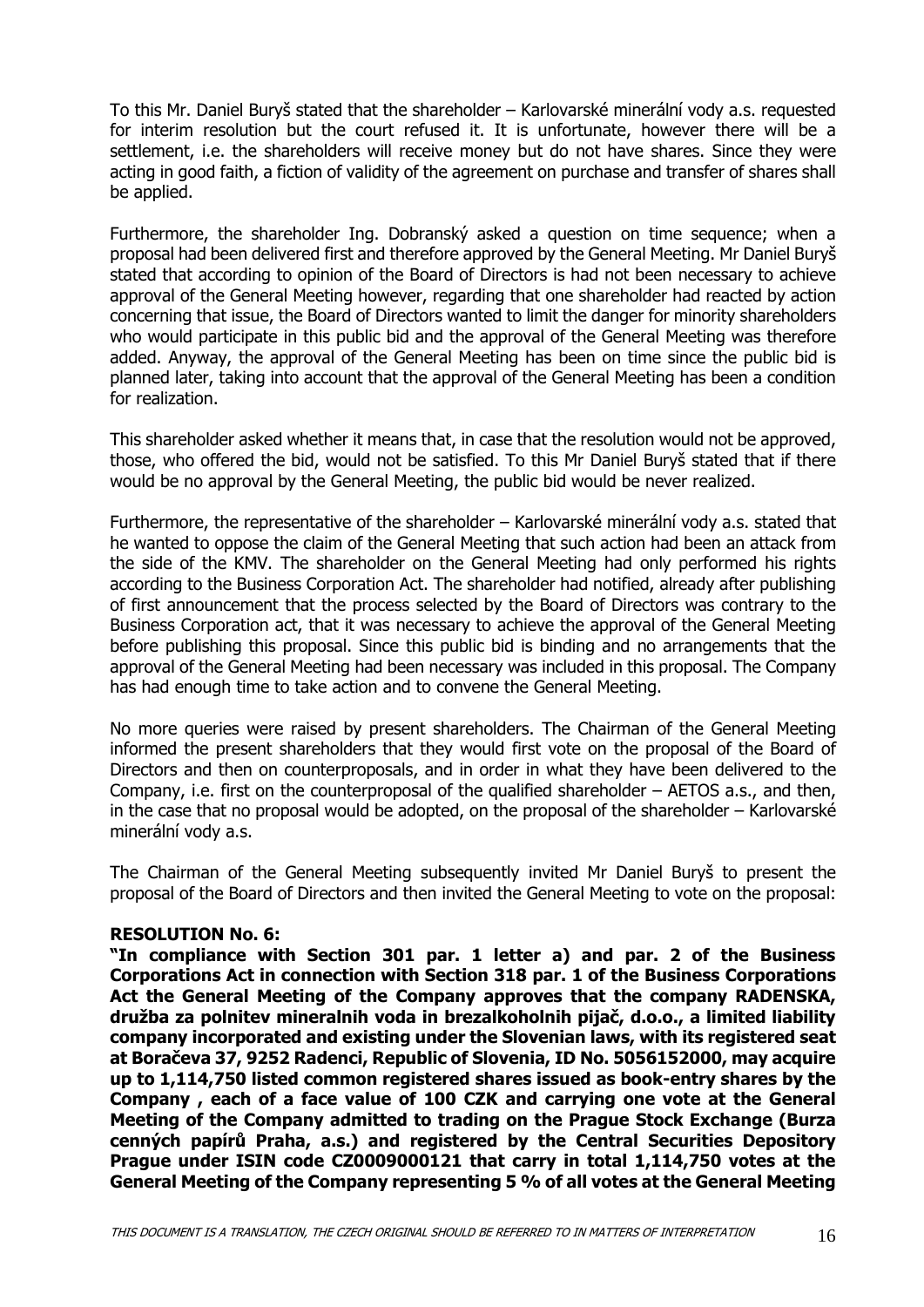**of the Company by way of a public bid to buy shares of the Company made by the company RADENSKA, družba za polnitev mineralnih voda in brezalkoholnih pijač, d.o.o. on July 4, 2017, announced on July 10, 2017 for minimum and maximum price of 440 CZK per share acquired by way of the public bid described above and within a period of 5 years commencing on the date of adoption of this resolution."**

**Based on the results of the voting, the Chairman of the General Meeting stated that for the proposal voted nobody, against the resolution voted 20,894,963 votes, 135,576 votes abstained from voting. The resolution was not adopted.** 

The Chairman of the General Meeting subsequently invited the General Meeting to vote on the following proposal of the qualified shareholder – AETOS a.s.:

### **RESOLUTION No. 7:**

**"In compliance with Section 301 par. 1 letter a) and par. 2 of the Business Corporations Act in connection with Section 318 par. 1 of the Business Corporations Act the General Meeting of the Company approves that the company RADENSKA, družba za polnitev mineralnih voda in brezalkoholnih pijač, d.o.o., a limited liability company incorporated and existing under Slovenian law, with its registered seat at Boračeva 37, 9252 Radenci, Republic of Slovenia, ID No. 5056152000, may acquire up to 1,114,750 listed common registered shares issued as book-entry shares by the Company , each of a face value of 100 CZK and carrying one vote at the General Meeting of the Company admitted to trading on the Prague Stock Exchange (Burza cenných papírů Praha, a.s.) and registered by the Central Securities Depository Prague under ISIN code CZ0009000121, carrying in total 1,114,750 votes at the General Meeting of the Company, representing 5% of all votes at the General Meeting of the Company by means of a public bid to buy shares of the Company made by the company RADENSKA, družba za polnitev mineralnih voda in brezalkoholnih pijač, d.o.o. on July 4, 2017, announced on July 10, 2017, as amended of August 7, 2017, published on August 9, 2017, for a minimum and maximum price of 440 CZK per share, acquired by means of a public bid described above and within a period of 5 years commencing on the date of adoption of this resolution."**

**Based on the results of the voting, the Chairman of the General Meeting stated that the proposal was approved by 20,795,000 votes, i.e. 98.88 % of votes of all shareholders present (93.28% of all votes, taking into account the shares held by the Company by which is not possible to exercise the right to vote). Against the resolution voted 99,933 votes, 135,606 votes abstained from voting.** 

Originally, it was stated at the General Meeting that 135,604 votes had abstained from voting. To the objection of the shareholder, the votes were recalculated and it was found out that 135,606 votes had abstained from voting.

The Chairman of the General Meeting stated that the resolution was adopted. Counterproposal of the shareholder – **Karlovarské minerální vody a.s.** will not be put to vote.

Further **the representative of shareholder – Karlovarské minerální vody a.s. raised an objection against the adopted resolution due to fact that this resolution had been in contrary to law because there were subsequently approved conditions of a public bid already realized. It is disadvantageous for the Company, the approved manner of acquisition of own shares for the Company has had negative effects on the stock market that results in damaging the minority shareholders of the Company. The shareholder requested to include his objection to the minutes of the General Meeting.**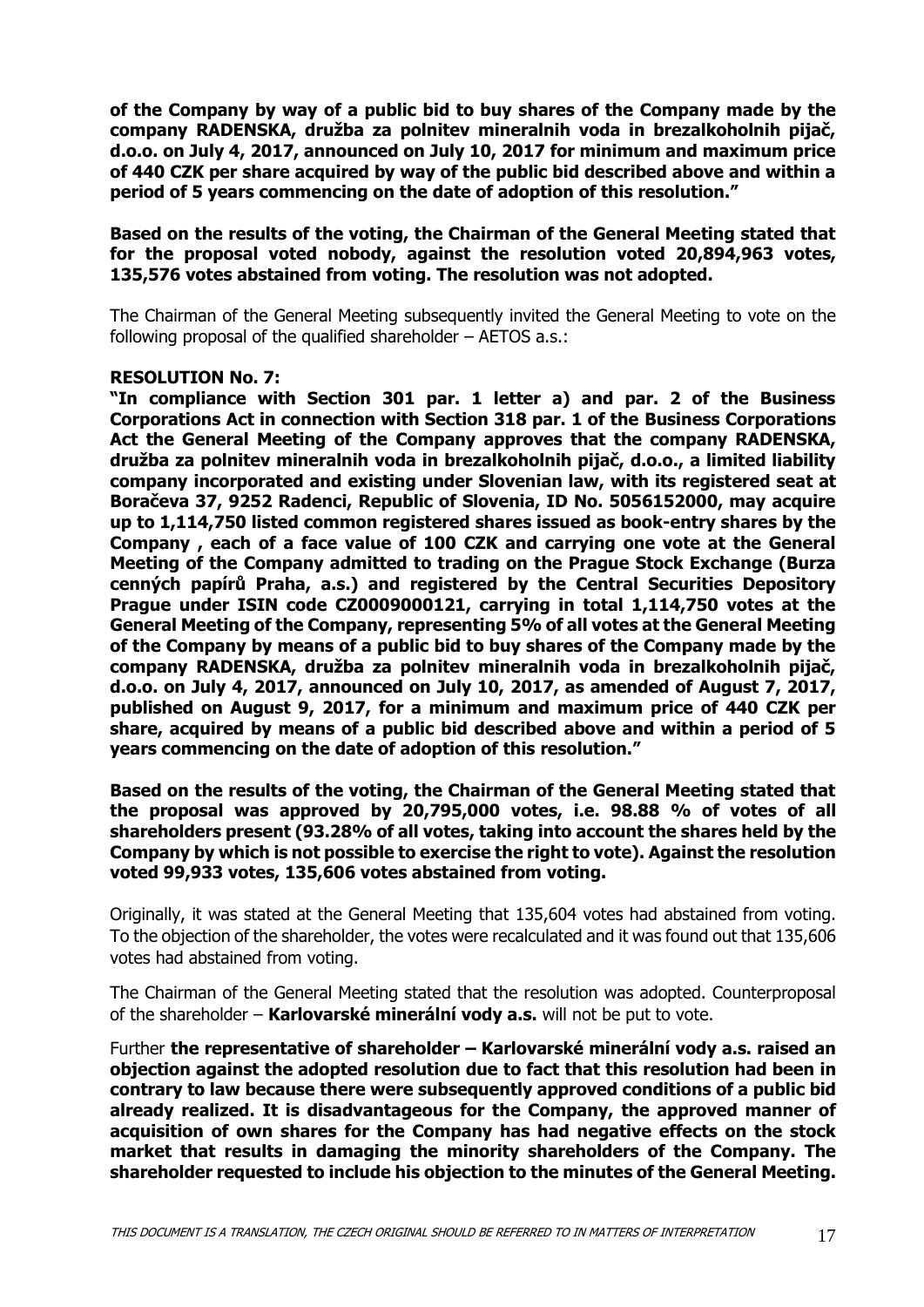Further, the discussion under the Point 3. of the agenda of General Meeting ended.

### **Point 4: Approval of acquisition of shares issued by the company Kofola ČeskoSlovensko a.s. by the company RADENSKA, družba za polnitev mineralnih voda in brezalkoholnih pijač, d.o.o.**

The Chairman of the General Meeting informed the present shareholders that on August 7, 2017 the Board of Directors received a request from a qualified shareholder, the company AETOS a.s., ID No. 061 67 446, with its registered office at Nad Porubkou 2278/31a, Poruba, 708 00 Ostrava, for the inclusion of a new item on the agenda of the General Meeting. The announcement was published in the Commercial Bulletin simultaneously with the reasoning of the qualified shareholder and with the standpoint of the Board of Directors on August 8, 2017.

Wording of the proposal delivered by the qualified shareholder:

"In compliance with Section 301 par. 1 letter a) and par. 2 of the Business Corporations Act in connection with Section 318 par. 1 of the Business Corporations Act the General Meeting of the Company approves that the company RADENSKA, družba za polnitev mineralnih voda in brezalkoholnih pijač, d.o.o., a limited liability company incorporated and existing under the Slovenian laws, with its registered seat at Boračeva 37, 9252 Radenci, Republic of Slovenia, ID No. 5056152000, may acquire up to 1,114,750 listed common registered shares issued as bookentry shares by the Company, each of a face value of 100 CZK and carrying one vote at the General Meeting of the Company admitted to trading on the Prague Stock Exchange (Burza cenných papírů Praha, a.s.) and registered by the Central Securities Depository Prague under ISIN code CZ0009000121 that carry in total 1,114,750 votes at the General Meeting of the Company, representing 5 % of all votes at the General Meeting of the Company for a minimum and maximum price of 440 CZK per share within a period of 5 years commencing on the date of adoption of this resolution."

Afterwards, the reasoning of proposal mentioned above delivered by a qualified shareholder was read. The others were referred to the published request.

The Chairman of the General Meeting invited the member of the Board of Directors of the Company, Mr Daniel Buryš, to state the standpoint of the Board of Directors to this proposal. Mr Daniel Buryš stated that the Board of Directors understood this proposal as an alternative if the public bid already approved by General Meeting under the Point 3 would not be realized. This is so as to realise again the very same proposal in case that the process would be blocked for some technical or legal reasons.

To this point of agenda of the General Meeting the representative of the shareholder  $-$ Karlovarské minerální vody a.s. stated that this resolution was identical to the resolution approved by the General Meeting, and the representative suggested no to vote on this resolution pursuant to the article 13.9. of the Articles of Association. It is the same proposal as the counterproposal of the qualified shareholder – AETOS that had been approved under the Point 3. Whereas there is no other voting on resolution that has been already approved, according to the Articles of Association. Adopting several resolutions with identical wording it is unclear according to what resolution the Board of Directors should proceed. The representative thus invited the Chairman of the General Meeting to start a voting procedure on this proposal.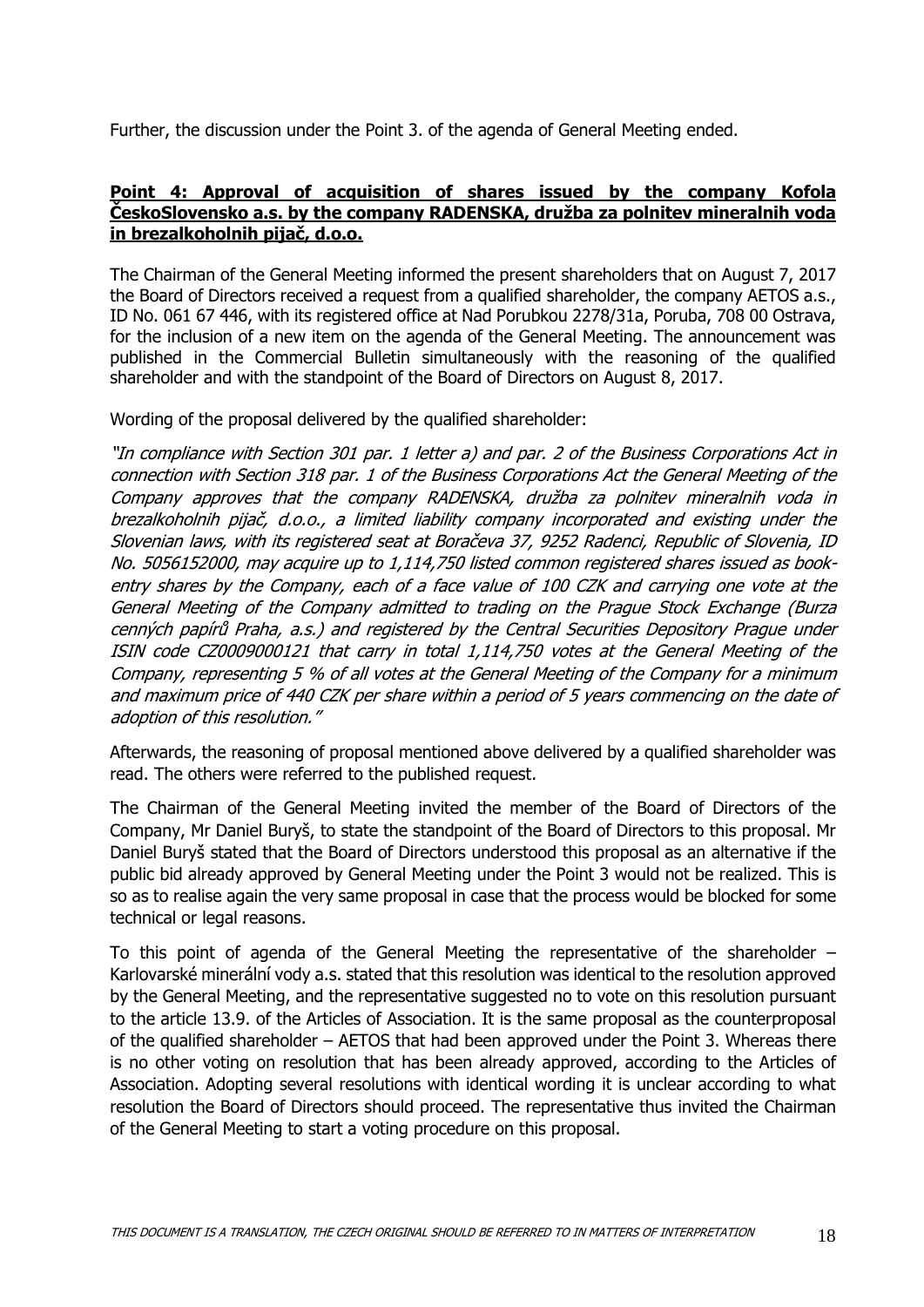Furthermore, Mr Dobranský stated that the proposed resolution did not include information where exactly the Company would buy the shares of 5 %, and that the proposal should not be therefore put to a vote.

The Chairman of the General Meeting subsequently invited the General Meeting to vote on the following proposal:

#### **RESOLUTION No. 8:**

**"The General Meeting decided that there would be no voting on the point No. 4 of the agenda of the General Meeting since it would bring the same resolution that had been approved under the point No. 3."**

**Based on the results of the voting, the Chairman of the General Meeting stated that for the proposal voted 99,933 votes, i.e. 0.48 % of votes of all shareholders present, against this proposal voted 20,795,000 votes, and 32 votes abstained. The resolution was not adopted.** 

For the purpose of voting on resolutions under this item, the shareholder who had voted by correspondence was considered as absent at the General Meeting.

Further **the representative of the shareholder – Karlovarské minerální vody a.s. raised an objection against the management of the General Meeting due to fact that the counterproposal under the Point 3 had been included as a separate point on agenda of the General Meeting, which broke the rules of the management of the General Meeting pursuant to Article of Association of the Company. The shareholder requested to include his objection to the minutes of the General Meeting.**

Afterwards, the representative of the shareholder – Karlovarské minerální vody a.s. presented a counterproposal, identical to the counterproposal of the shareholder Karlovarské minerální vody a.s. presented under the Point 3. It is obvious that the new wording of this resolution submitted under this Point 4 has no other purpose than to hide unlawful retrospective approval of public bid made by the company RADENSKA. Everything related to what the shareholder stated about the counterproposal under the Point 3 of the agenda of the General Meeting has been therefore valid. I hereby refer to the written copy delivered to the Board of Directors. The shareholder asked for voting on his counterproposal.

The Chairman of the General Meeting subsequently invited the General Meeting to vote on the following proposal of qualified shareholder – the AETOS company:

### **RESOLUTION No. 9:**

**"In compliance with Section 301 par. 1 letter a) and par. 2 of the Business Corporations Act in connection with Section 318 par. 1 of the Business Corporations Act the General Meeting of the Company approves that the company RADENSKA, družba za polnitev mineralnih voda in brezalkoholnih pijač, d.o.o., a limited liability company incorporated and existing under the Slovenian laws, with its registered seat at Boračeva 37, 9252 Radenci, Republic of Slovenia, ID No. 5056152000, may acquire up to 1,114,750 listed common registered shares issued as book-entry shares by the Company, each of a face value of 100 CZK and carrying one vote at the General Meeting of the Company admitted to trading on the Prague Stock Exchange (Burza cenných papírů Praha, a.s.) and registered by the Central Securities Depository Prague under ISIN code CZ0009000121 that carry in total 1,114,750 votes at the General Meeting of the Company, representing 5 % of all votes at the General Meeting**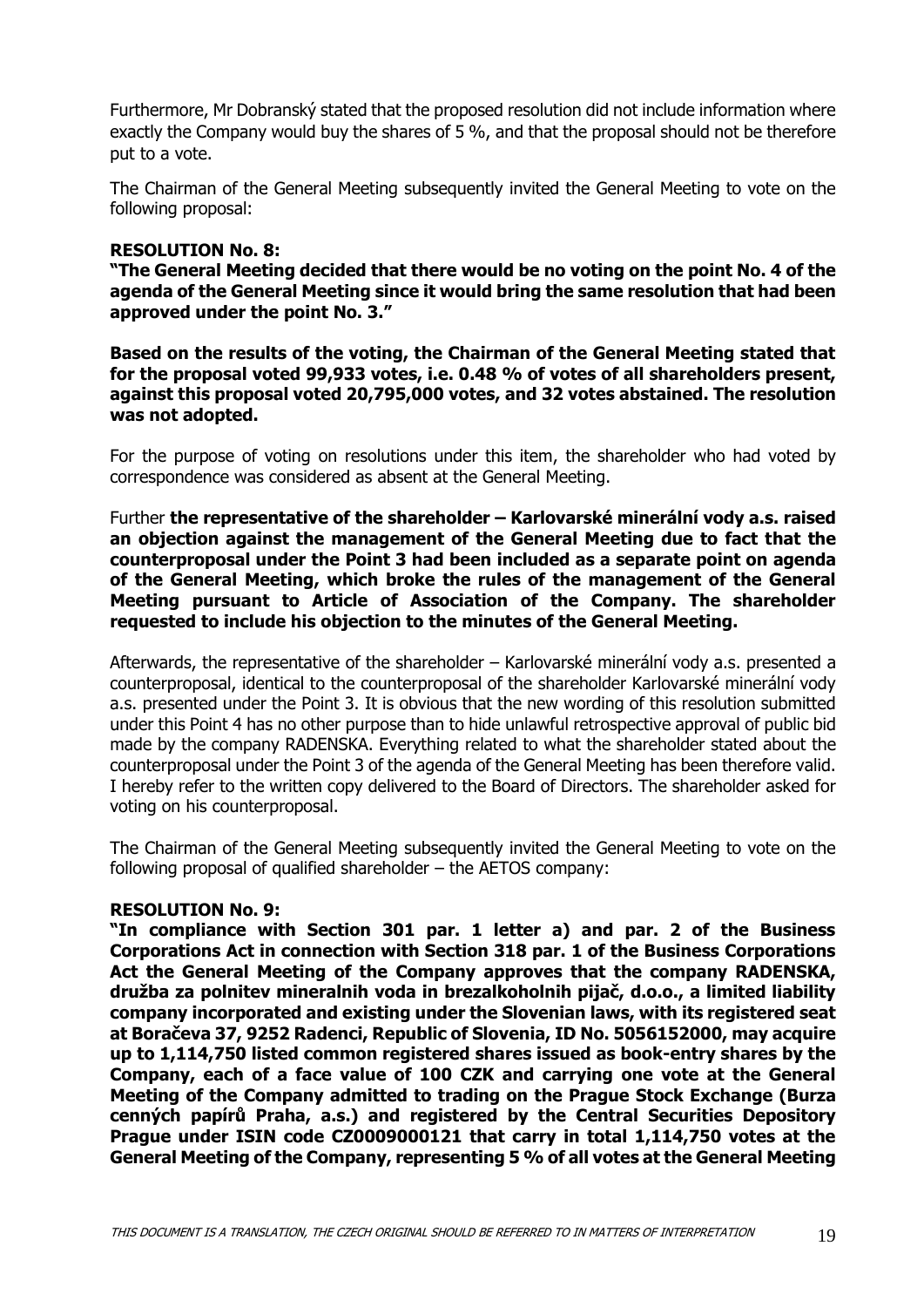**of the Company for a minimum and maximum price of 440 CZK per share within a period of 5 years commencing on the date of adoption of this resolution."**

**After the completion of voting and the counting of votes, the Chairman of the General Meeting stated that the General Meeting adopted this resolution by 20,795,000 votes, i.e. 98.88 % of votes of all present shareholders (93.28 % of all votes taking into account the shares held by the Company and by which is not possible to exercise the right to vote). Against this resolution voted 99,933 votes, 135,586 abstained, while 20 votes did not vote.** 

The Chairman of the General Meeting stated that the resolution was adopted.

Furthermore, **the representative of the shareholder – Karlovarské minerální vody a.s. raised an objection against the adopted resolution due to fact that this resolution had been in contrary to law because conditions of a public bid already realized had been subsequently approved, which was disadvantageous for the Company. The approved manner of acquisition of own shares has negative effects on the stock market, which results in harming the minority shareholders of the Company. The shareholder requested to include his objection to the minutes of the General Meeting.**

Afterwards the Chairman of the General Meeting stated that counterproposal of the shareholder – the company **Karlovarské minerální vody a.s.** would not be put to a vote.

Further **the representative of the shareholder – Karlovarské minerální vody a.s. raised an objection against the management of the General Meeting since the counterproposal to the Point 3 of the agenda had been included to the agenda as a separate Point, which caused inequality among the shareholders as for both their proposals had not been treated in the same way and the right of company Karlovarské minerální vody a.s., as a minority shareholder, to argue and submit any other alternatives, had been restricted. The shareholder requested to include his objection to the minutes of the General Meeting.**

Furthermore, the discussion under the Point 4 of the agenda of General Meeting ended.

### **Point 5: Discussion**

Under that final point, the shareholders were invited to arise queries if they had ones.

Mr. Dobranský therefore raised a query if there was a possibility to use the resolution under the Point 4 as another repurchase, i.e. it would not be only an alternative solution. Mr Daniel Buryš stated that the General Meeting had given a mandate to the Board of Directors to decide how to activate it or not. The Board of Directors will decide on next step.

The present shareholder, Mr Pospíchal, asked if the Board of Directors already knew how the shares would be assigned. Again, it was stated that the Board of Directors had been responsible for the management of the Company and would make all the efforts to maximize the Company´s profit.

No queries were raised by the present shareholders.

# **Point 6: Conclusion**

The Chairman of the General Meeting thanked the shareholders for their attendance.